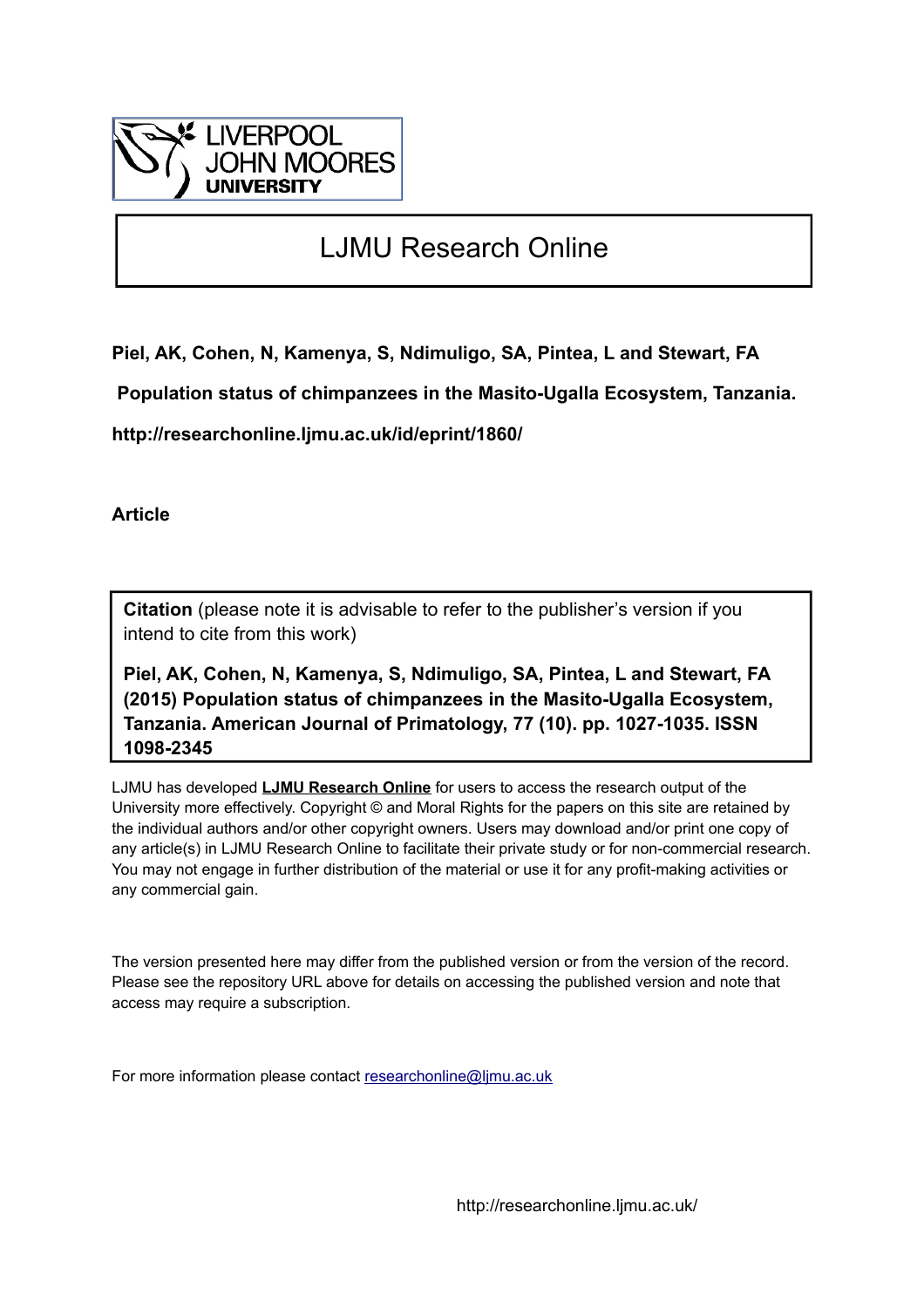| <b>Title:</b> Population status of chimpanzees outside of National Parks in the Masito-Ugalla<br>Ecosystem, western Tanzania                          |
|-------------------------------------------------------------------------------------------------------------------------------------------------------|
| $\overline{2}$<br>3<br>Authors: Alex K. Piel, N. Cohen, S. Kamenya, S.A. Ndimuligo L. Pintea, F. A.                                                   |
| <b>Stewart</b><br>1                                                                                                                                   |
| Department of Archaeology and Anthropology, University of Cambridge, Cambridge CB2<br>3QG, United Kingdom                                             |
| $\overline{2}$<br>Ugalla Primate Project, Tanzania                                                                                                    |
| 3<br>The Jane Goodall Institute, Kigoma, Tanzania                                                                                                     |
| 4<br>Centre for Ecological and Evolutionary Synthesis, Department of Biosciences, University<br>of Oslo, P.O. Box 1066 Blindern, NO-0316 Oslo, Norway |
| 5<br>The Jane Goodall Institute, 1595 Spring Hill Road, Suite 550 Vienna, Virginia 22182,<br><b>USA</b>                                               |
| Corresponding author: Alex Piel, Division of Biological Anthropology, Pembroke Street,<br>Cambridge, CB2 3QG, UK, akp34@cam.ac.uk, +44 7557915813;    |
|                                                                                                                                                       |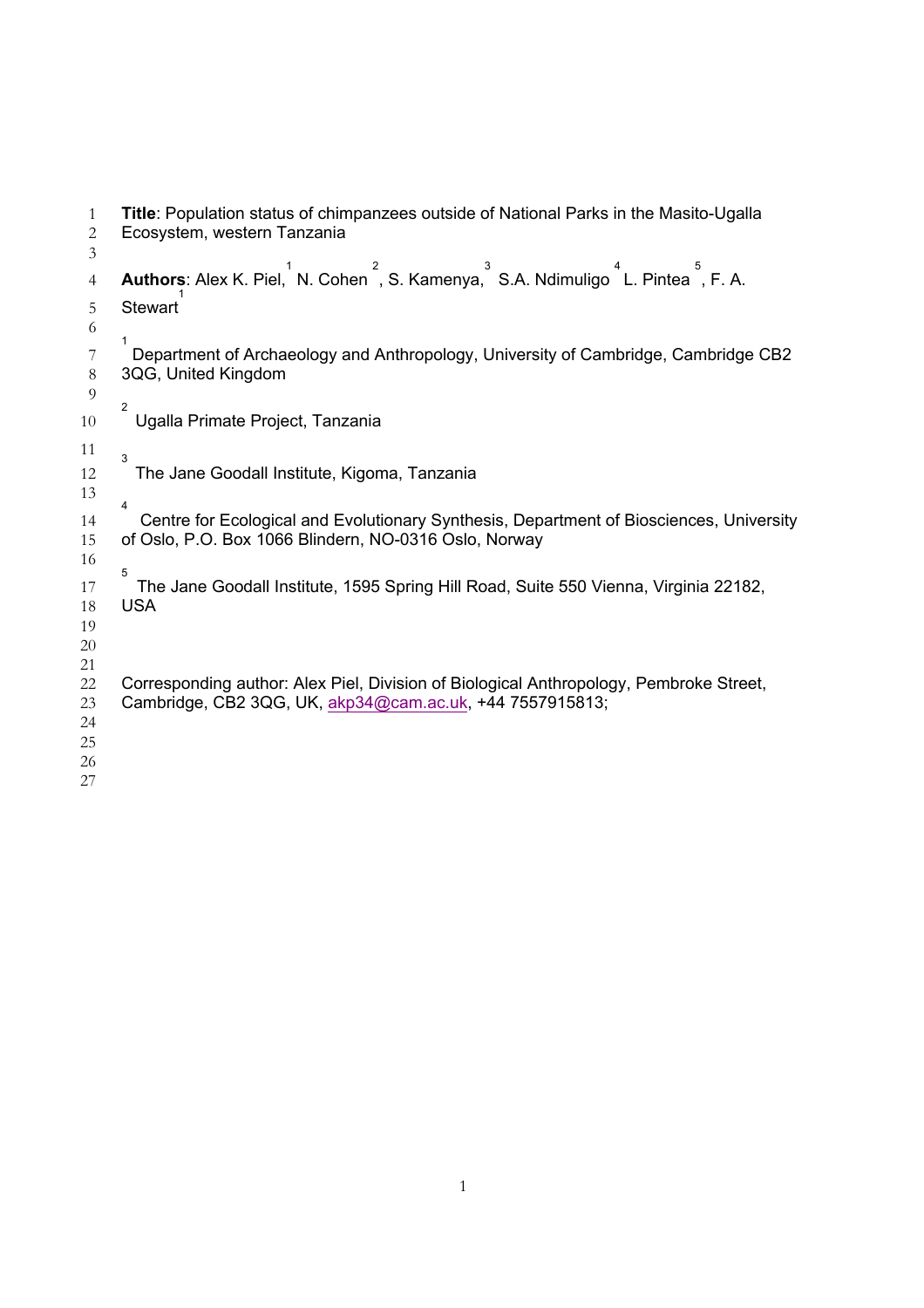#### **ABSTRACT**

 *More than 75 percent of Tanzania's remaining chimpanzees live at low densities on land outside National Parks. Chimpanzees are one of the key conservation targets in the region and long-term monitoring of these populations is essential for assessing the overall status of ecosystem health and the success of implemented conservation strategies. We aimed to assess change in chimpanzee density within the Masito-Ugalla Ecosystem (MUE) by comparing results of re-walking the same line transects in 2007 and 2014. We further used remote sensing data derived from Landsat satellites to assess landscape change within a 5km buffer of these transects in that same period. Our results indicate that there has not been a significant decline in chimpanzees across the surveyed areas of MUE between 2007 and 2014. Comparisons between 2007 and 2014 results suggest that the MUE chimpanzee population has been stable over this period, and represents approximately 576 individuals. Although the overall mean density of chimpanzees may have declined from 0.09 individuals/km<sup>2</sup> in 2007 to 0.05 individuals/km<sup>2</sup> in 2014, whether this change is significant cannot be detected due to small sample sizes and large error margins. Some areas (Issa Valley, Mkanga, Kamkulu), in fact, showed an increase in chimpanzee density. Seasonality of chimpanzee habitat preference for ranging or nesting may explain variation in density at some of the survey sites between 2007 and 2014. We found a relationship between increasing habitat loss derived from Landsat satellite imagery and decreasing chimpanzee density. Future surveys will need to ensure a larger sample size, broader geographic effort, and random survey design, in order to more precisely determine trends in MUE chimpanzee density and population size over time.* KEY WORDS: Chimpanzee; Density; Survey; Remote sensing, Masito-Ugalla; Tanzania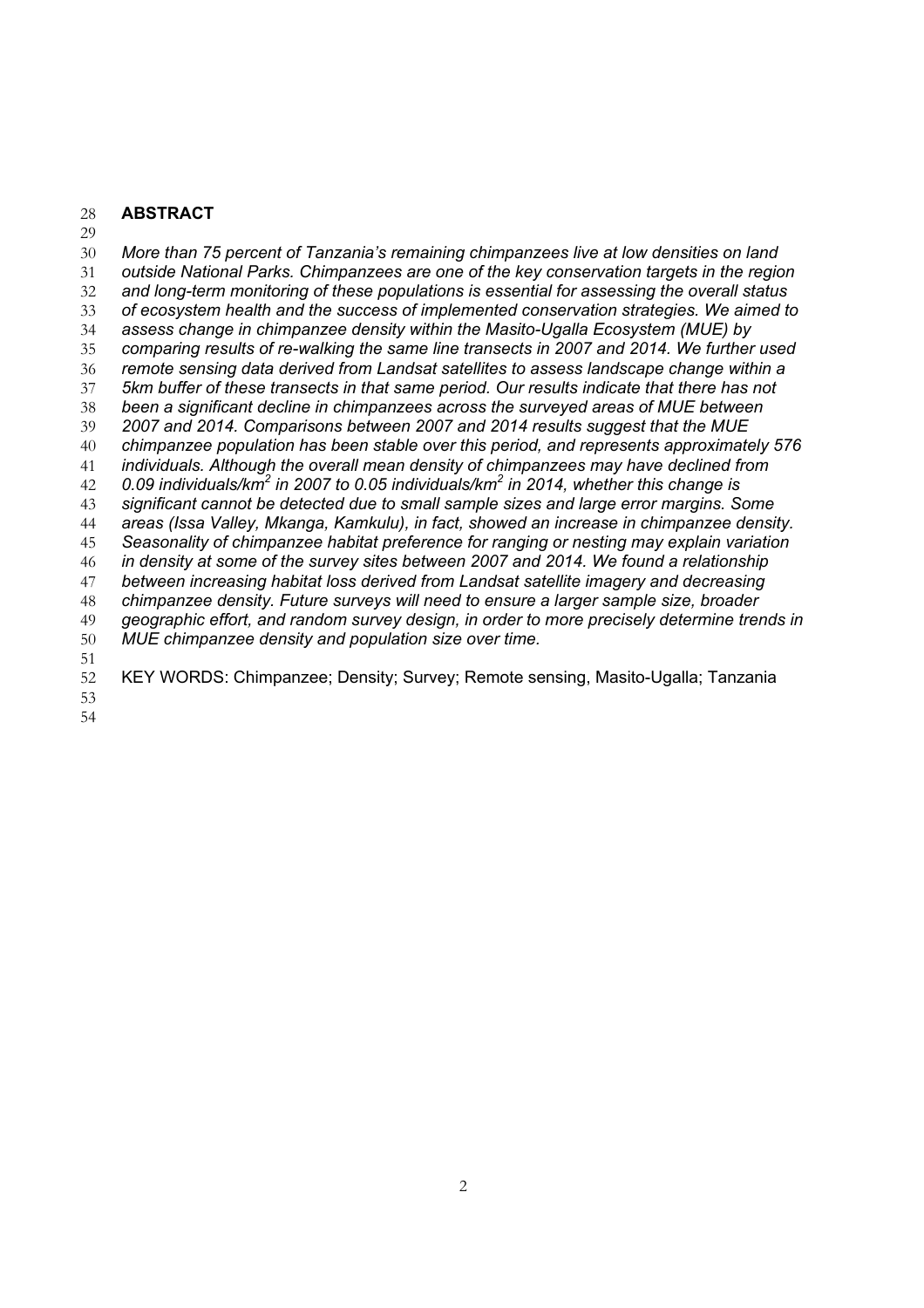#### **INTRODUCTION**

 Chimpanzees (*Pan troglodytes*) have been classified as an endangered species since 1996 (IUCN) and are threatened across their distribution [but see Oates, 2006]. Over the last four decades, researchers and conservationists alike have described the impact of habitat destruction [Lehmann et al., 2010; Junker et al., 2012; Young et al., 2013], human introduced [Leendertz et al., 1993; Köndgen et al., 2008; Ryan & Walsh, 2011] and natural [Keele et al., 2009; Kaiser et al., 2010; Rudicell et al., 2010] disease, and poaching [Sugiyama & Soumah, 1988; Reynolds, 1992; Ohashi & Matsuzawa, 2011; McLennan et al., 2012] on wild chimpanzee populations.

 Tanzania, home to the two longest, continuous studies of chimpanzees [Gombe Stream - Pusey et al., 2007; Mahale Mountains - Nishida, 2011], hosts between two and three thousand chimpanzees, all within three regions in the western part of the country [Plumptre et al., 2010]. Almost one third of these chimpanzees live within the boundaries of the two aforementioned national parks. However, the rest are distributed across 70 approximately 30,000 km<sup>2</sup> of land outside of National Parks, comprised mostly (>80%) of miombo woodland [Moyer et al., 2006]. These extra-park savanna-woodland chimpanzees naturally occur at extremely low densities and thus offer a significant challenge to those trying to monitor changes in population size and distribution over time [Moyer et al., 2006; Piel et al., 2015].

 Monitoring of these apes is critical given the nature of the threats facing much of Tanzania's wildlife. Specifically, numerous recent reports show that whilst the primary threat to chimpanzees is habitat loss due to human settlement expansion and conversion to agriculture, annual burning, logging and poaching are also playing a role [JGI, 2007; Davenport et al., 2010; Plumptre et al., 2010; Piel & Stewart, 2013, 2014; Piel et al., 2013]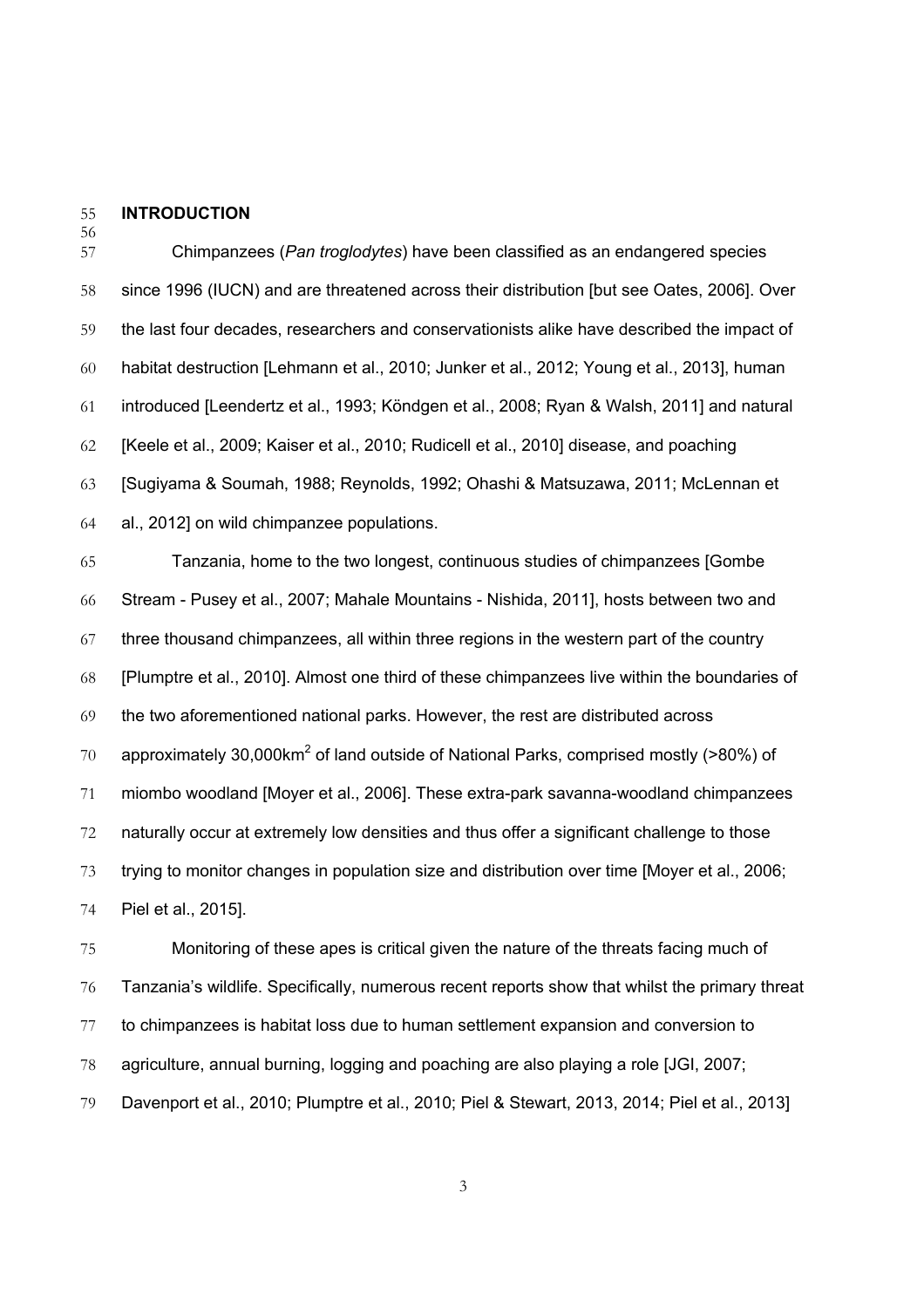and conservationists have focused on establishing priority areas based on remaining chimpanzee habitat. In western Tanzania, human incursion into the Masito area is mostly for conversion of chimpanzee habitat into oil palm plantations, but also for slash and burn agriculture [Pintea et al., 2002, 2012]. Given the known impact of oil palm habitat conversion, from the loss in biodiversity to increases in habitat fragmentation and pollution [Fitzherbert et al., 2008] and specifically the impact on apes [Swarna Nantha & Tisdell, 2008], we predicted a similar relationship between habitat loss and Masito chimpanzee population density.

 Results from monitoring studies inform on change over time and, when combined with other data (e.g. forest cover changes derived from multi-temporal satellite imagery), conservationists can better understand how human threats in Tanzania affects wildlife abundance, distribution, and behavior [Newmark et al., 1994; Banda et al., 2006; Pintea, 2007]. Subsequent conservation strategies and actions can then be adapted to directly address these threats [Mulder et al., 2007]. Accordingly, we recently conducted a survey of five different previously surveyed areas across the Masito-Ugalla Ecosystem in western Tanzania. Our primary goal was to compare results from a similar survey conducted in 2007 [JGI, 2007]. We predicted that overall chimpanzee population density would have 97 declined over the seven years between surveys in response to increased human pressure. We also predicted that the largest declines in density would be found nearest to the largest human settlements (here, in the Masito region), whereas Ugalla areas would show stable densities.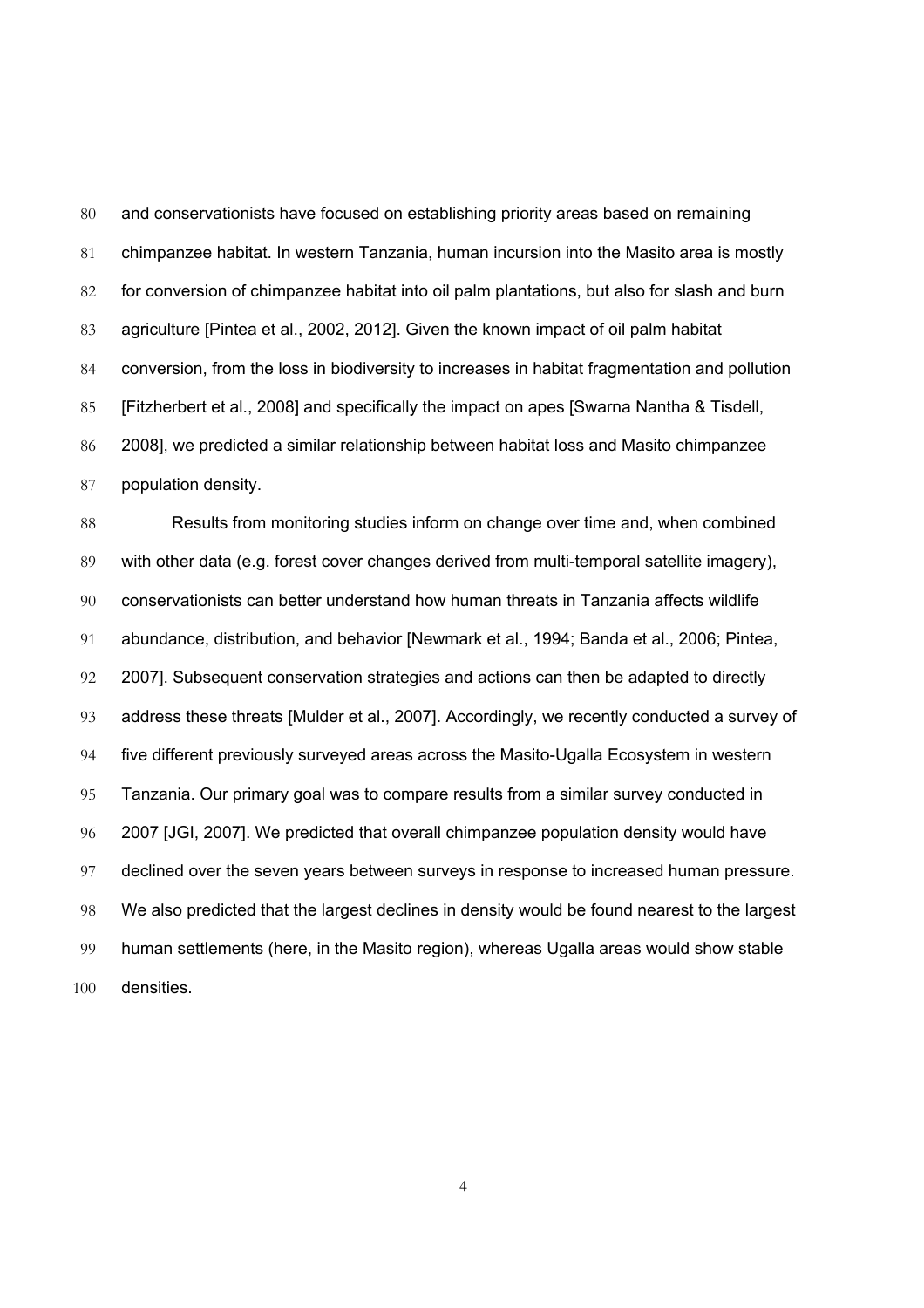#### **METHODS**

### **Survey areas**

 The original survey in 2007 was designed and conducted by JGI in collaboration with the Tanzanian Institute for Resource Assessment (IRA), Tanzania Wildlife Research Institute (TAWIRI), District Wildlife and Forest Officers from Mpanda and Kigoma districts [see JGI, 2007 for further details]. Six survey sites were selected non-randomly based on known chimpanzee presence. Where possible four radial transects of 5km length following cardinal 108 directions from the central campsite were conducted at each site. Such non-randomly selected transects are not ideal for estimating overall population size across MUE,

however, these data do allow for comparison over time.

111 In order to control for regional variation in chimpanzee density we repeated identical surveys of five of the six 2007 sites in 2014 (two in Ugalla and three in Masito). Data from the sixth survey site are not presented here given that there is no longitudinal comparison. We followed 2007 track logs and waypoints taken along transects (Figure 1). Both surveys were conducted during the wet season (October to April), with 2007 surveys conducted during the early rains (October and November), and 2014 surveys during the late rains (January and February).

# FIGURE 1 ABOUT HERE

# **Data collection and nest encounters**

 To determine chimpanzee density from nest counts, we used standard line transect methods to first estimate densities of chimpanzee nests and then convert these to densities of individuals [Plumptre & Reynolds, 1996]. This method relies on the fact that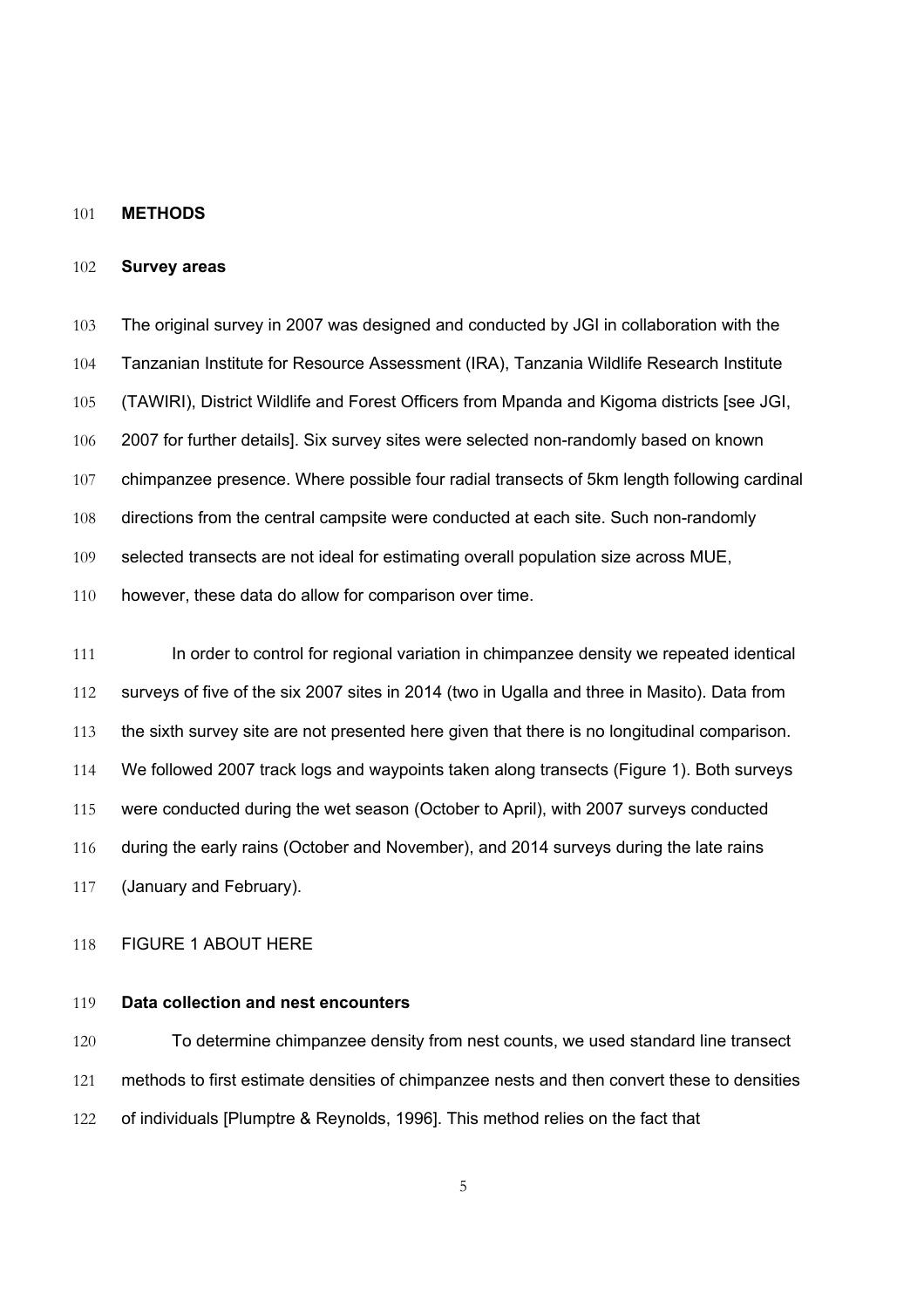chimpanzees, like all great apes, construct nightly nests. We decided to use nest counts instead of direct encounters with chimpanzees given the low density of chimpanzees across 125 MUE and overall paucity of actual encounters.

 On each transect, in 2007 all data were recorded in hard copy and in 2014 we recorded all data using Google Android Nexus 7 tablets with pre-designed data forms using Open Data Kit (ODK) software. We recorded all direct (sightings) and indirect (print, nest, feces) evidence of large mammals, specifically chimpanzees, noting GPS coordinate, vegetation (miombo woodland, closed forest, open forest, swamp, or grassland), number (of animals for direct encounters only), age classification (of nest or feces traces) and 132 perpendicular distance to the transect. We categorized nest state of decay as ages 1 to 4: (1) leaves green and nest structure intact; (2) some leaves brown, but nest structure intact; (3) nest rotting and structure disintegrating; and (4) only the frame and <5% of leaves remaining. Nests were considered decayed from stage 4, following Plumptre and Reynolds [1996], therefore only nests of age 1 to 3 were used for further analyses.

 We measured the perpendicular distance from each item of evidence to the transect line [sensu Buckland et al., 2010] and entered data into DISTANCE 6.0 [Buckland et al., 2001] to calculate the Effective Strip Width (ESW), and from the total area surveyed, obtain 140 a nest density estimate (nests/km<sup>2</sup>). Several models can be used for nest density estimation, and we selected the model that yielded the lowest Akaike's Information Criterion (AIC) value as recommended by previous studies (Thomas et al. 2010). We entered data 143 for each area surveyed into DISTANCE, and stratified by vegetation type in order to separately calculate (ESW) for 'Open' (miombo woodland, grassland, swamp) and 'Closed' (evergreen closed & open forest) vegetation types. This analysis therefore yields a nest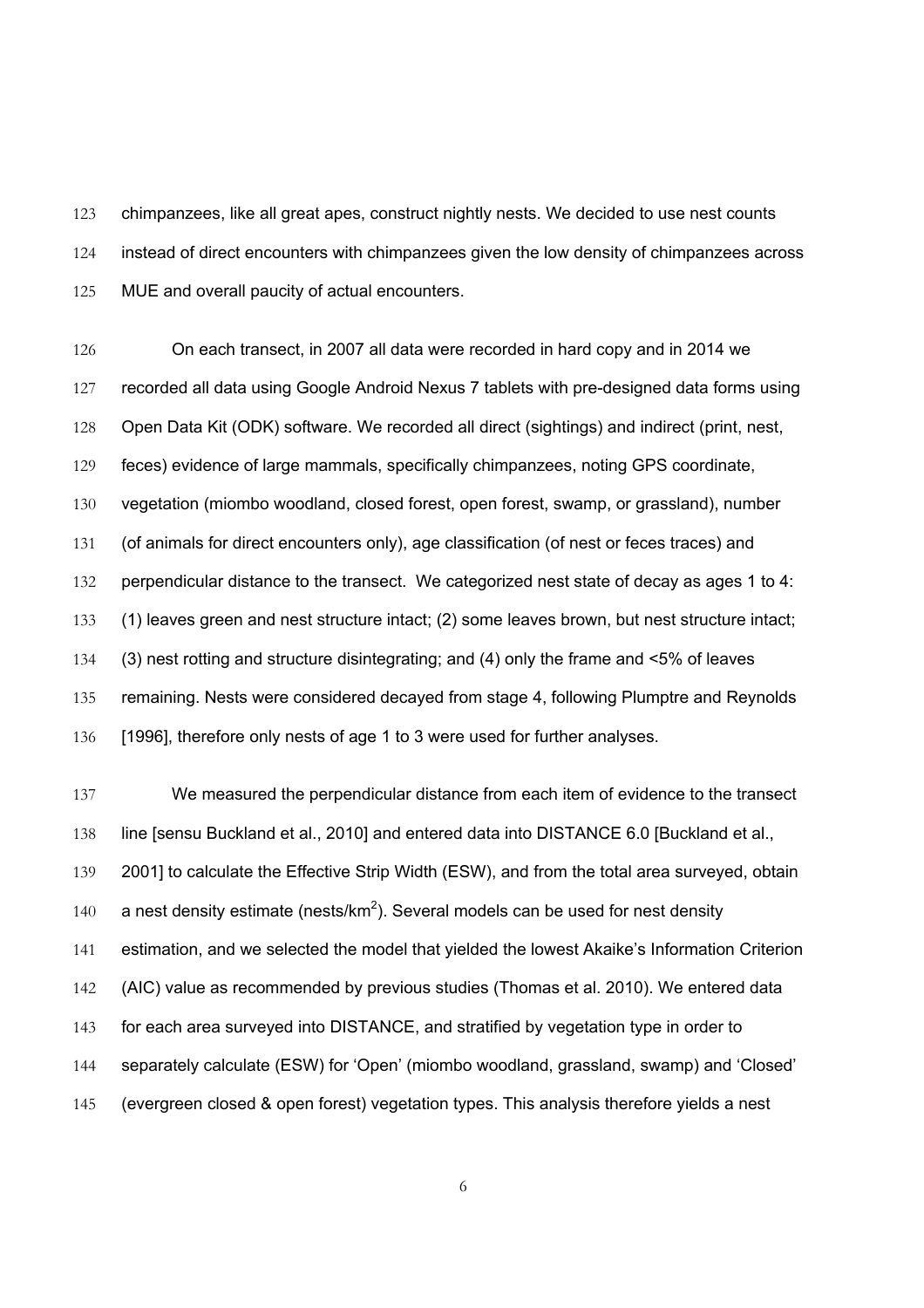density estimate for open and closed vegetation, in addition to a global nest density 147 estimate that controls for survey effort in each vegetation type.

 We used an available production rate of nests of 1.1 per day [Plumptre & Reynolds, 1996]. Unlike previous studies that used a nest decay rate of 97, we used a nest decay rate specific to each vegetation type, described in Stewart et al. [2011]. We thus calculated the 151 number of individuals per  $km^2$  by correcting for the time for nests to decay to age four, and nest production rate, using the below formula [Plumptre & Reynolds, 1996]:

 *Density of chimpanzees = Density of nests/(production rate x mean time to decay)* 

 Given that the 2007 results did not consider vegetation-specific decay rates (which vary by two-fold), we obtained the raw data from 2007 and re-analyzed them using DISTANCE, stratified by vegetation type, and also used the most up to date decay rate and thus we analyzed both 2007 and 2014 datasets identically for comparative purposes. Finally, we 160 converted chimpanzee density (number of individuals/ $km^2$ ) to estimated population size by 161 multiplying this density estimate by the total area of interest (number of  $km^2$ ). We first re-analyzed the 2007 raw data using transect lengths measured in an identical way to 2014 transect lengths using high resolution satellite imagery in Google Earth, updated decay rates for dry season nests and using two different vegetation classifications. Transect lengths walked in 2014 differed slightly in a few cases in 2007

(Table 1). We therefore controlled for this difference in effort by incorporating 2007 transect

lengths into our re-analysis of 2007 data.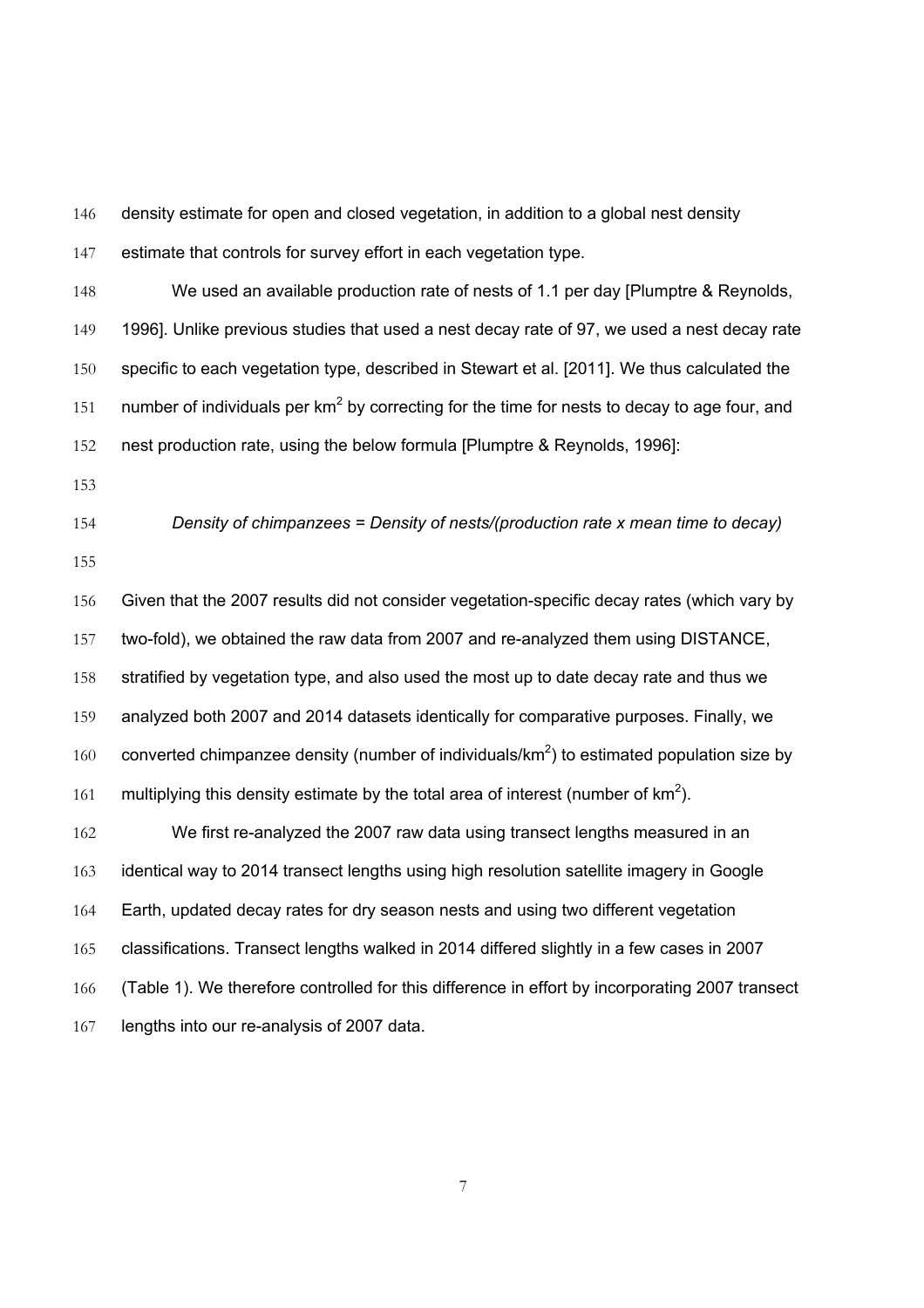All research complied with protocols approved by the Tanzania Wildlife Research Institute and adhered to the legal requirements of Tanzania and the American Society of Primatologists Principles for the Ethical Treatment of Non-Human Primates.

# **RESULTS**

 In 2007 and 2014, we walked 16 transects (12 in Masito, 4 in Ugalla), covering a total of 70.30 km in 2007 and 66.07 km in 2014 (Table 1). In both surveys, we documented chimpanzee nests at all survey sites, even when we removed age 4 nests from the dataset. When we partitioned transects into open (woodland) and closed (evergreen forest) 177 vegetation, we found that ~92% of transects were in open vegetation, versus ~8% in closed 178 vegetation in both 2007 and 2014 (Table 1). This is remarkably different than the overall average of these figures across MUE, which is estimated to be 83% woodland, 14% grasslands, wetlands and bare lands, and 2-3% forest [Moyer et al., 2006].

#### TABLE 1 ABOUT HERE

 Using the values that DISTANCE provided for effective strip widths (ESW) for each open and closed vegetation types, we calculated the number of individual chimpanzees per  $\mathrm{km^2}$  to be over 15x higher in forests than in woodlands (Table 2). When we incorporated the proportion of available forest across the whole of MUE we calculated an overall population 188 density of 0.09 individuals/ $km^2$  in 2007 and 0.05 individuals/ $km^2$  in 2014 (Table 2). From these figures, we can estimate the population size for chimpanzees living in suitable habitat 190 (2,699 km<sup>2</sup>; n= ~243 chimpanzees) and across the entire ecosystem (5,756 km<sup>2</sup>; n= ~518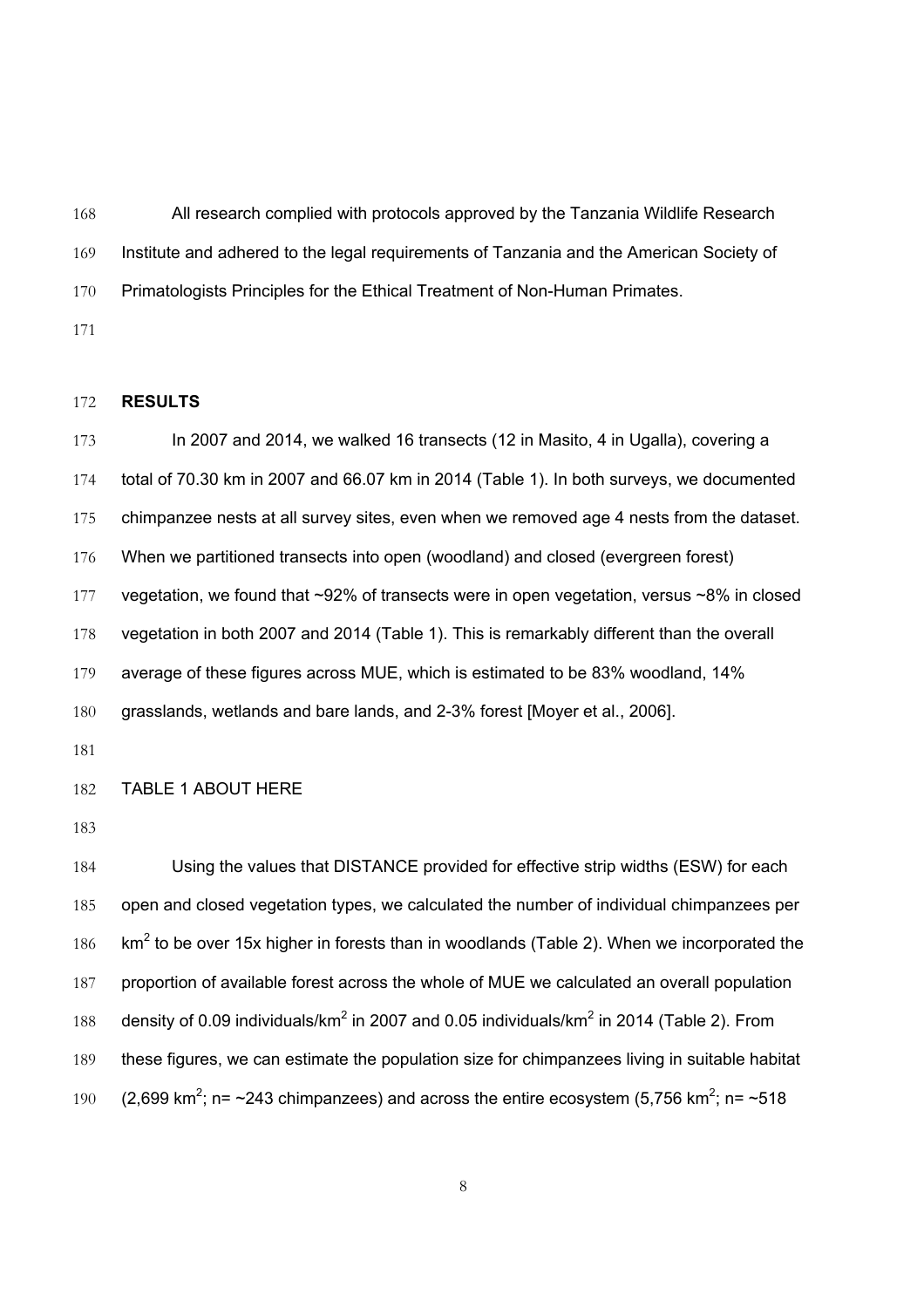chimpanzees). However, these estimates have large error margins (Table 3).

TABLE 2 ABOUT HERE

 To test whether seasonality played a role in the difference between 2007 (early wet season) and 2014 (late wet season) chimpanzee densities, we examined the proportion of 197 all nests observed (per  $km^2$  to control for different ESWs) in closed versus open habitats 198 between 2007 and 2014. A significantly smaller proportion of the total nests/ $km^2$  observed in 2014 were found in closed vegetation and a greater proportion in open vegetation, compared to the proportions of total nests/km<sup>2</sup> found in closed and open vegetation in 2007 & 2014 (Fishers exact test, p=0.012).

 Overall, we re-calculated the 2007 chimpanzee density on the surveyed transects to 203 be 0.12 individuals/km<sup>2</sup>, compared to 0.06 individuals/km<sup>2</sup> in 2014, taking into account only 204 the proportion of vegetation types sampled along the transects (Table 2). To further test whether there was a change in density from 2007 to 2014 we conducted a Wilcoxon's matched pairs test to compare density of each surveyed region and found that there was 207 not a significant decline (W=6, N=5, p>0.05, one-tailed). This result holds if comparisons are made between years for each transect (W=18.5, N=11, p>0.05, one-tailed) rather than regions, as above. The lack of a significant decline overall reflects that changes in density were not consistent across each transect area. Instead, Issa, Kamukulu Hills, and Mkanga river all exhibited an increase in density, whilst Kigoma River and Kalulumpeta Hills exhibited large declines (Figure 2).

FIGURE 2 ABOUT HERE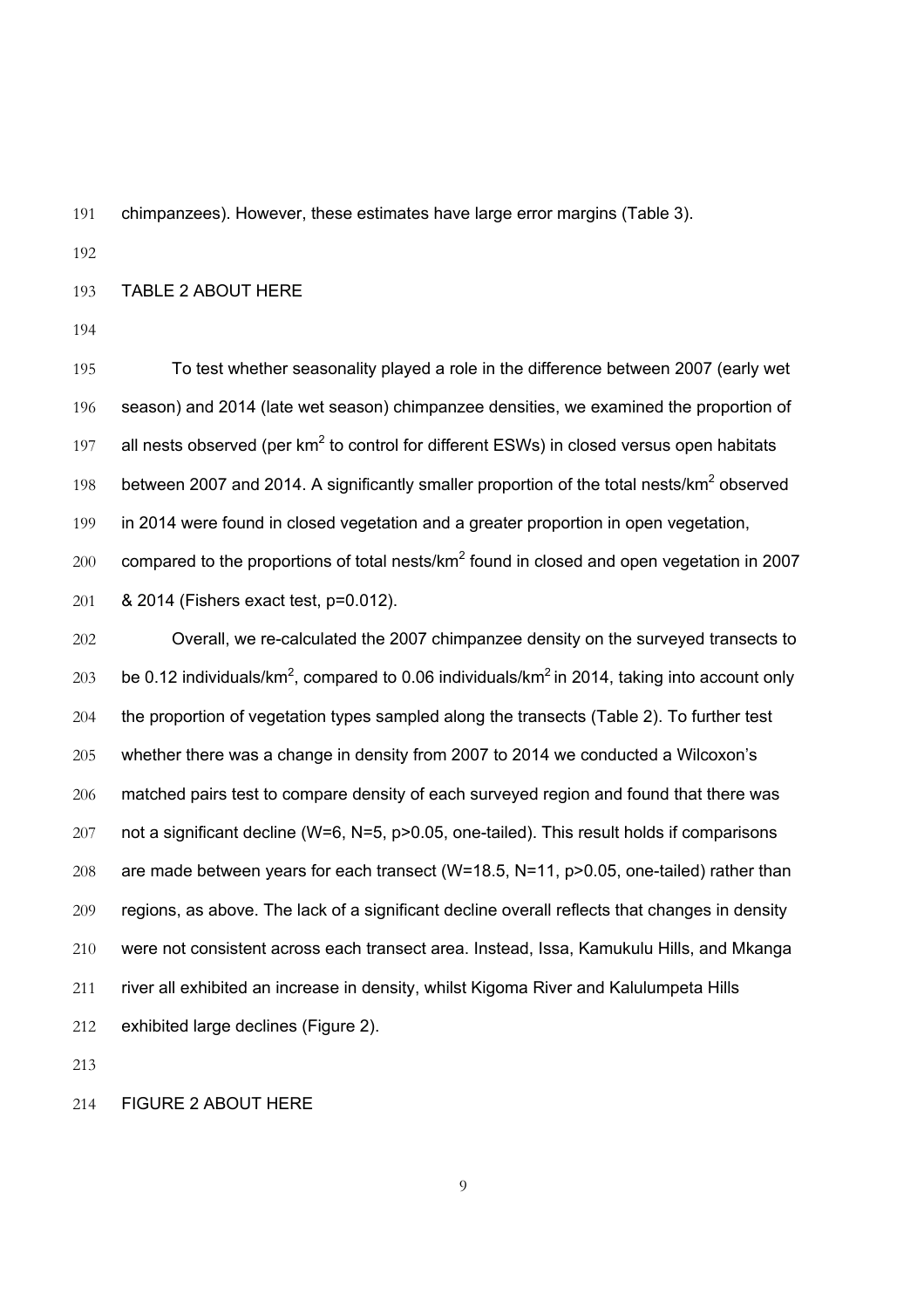The overall density between 2007 and 2014 differed only within closed vegetation. Given that the 2007 surveys were conducted in the early wet season, versus the 2014 survey which was conducted in the late wet season, it is possible that seasonal nesting site preferences of chimpanzees could explain the lower mean density in 2014. We therefore compared the individual chimpanzee densities across surveyed areas in closed versus open vegetation (Figure 3). Kalulumpeta Hills and Kigoma River showed declines in chimpanzee density in open vegetation as well as closed, whilst Mkanga and Kamukulu hills show an increase in density in closed vegetation in 2014. A statistical comparison yielded no significant difference in density between closed (W=3, N=6, p>0.05, two-tailed) and open (W=17, N=10, p>0.05, two-tailed) vegetation types between 2007 and 2014. 

FIGURE 3 ABOUT HERE

Human threats

 To assess whether a loss in forest and woodland habitats may explain some of the variation in chimpanzee density between the survey periods, we analyzed the total amount of forest and woodland lost in each survey area each year between 2000 and 2012 derived from Landsat satellite imagery [Hansen et al., 2014]. We found that areas within five kilometers of the MUE line transects lost a combined 1,134Ha between 2008 and 2012. We then correlated habitat loss against changes in densities to examine whether there was a relationship between forest loss and chimpanzee densities, and found a trend for increased negative change in chimpanzee density with increasing forest loss (Figure 4; 237 spearman's rank correlation,  $r_s = -0.80$ ,  $n = 5$ ,  $p < 0.10$ ).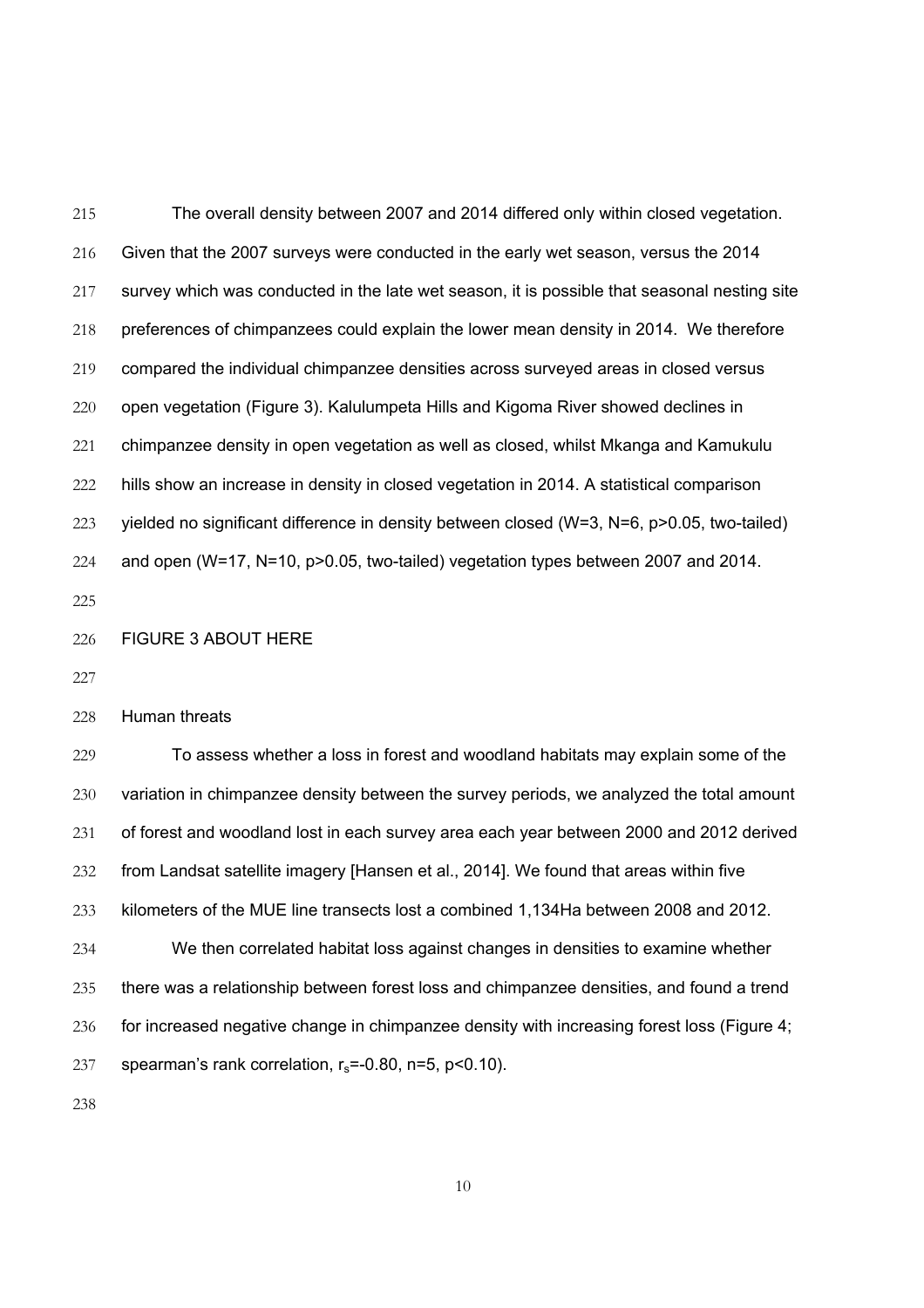#### FIGURE 4 ABOUT HERE

#### **DISCUSSION**

 Overall we found no significant decline in chimpanzee density between 2007 and 2014 across the surveyed areas of the Masito-Ugalla Ecosystem in western Tanzania. Although we found chimpanzee density in 2014 to be almost half of that in 2007, the confidence limits surrounding these means are almost entirely overlapping. Thus, neither global nor local densities were statistically different across years. The differences in density 246 were variably distributed across space, with some areas showing declines, whilst others, an increase. Large confidence intervals in both 2007 and 2014 data sets are due to too few 248 transects (n=  $\sim$ 20), kilometers walked (<100), and nests recorded to assess change across 249 an area estimated at  $>5,500$ km<sup>2</sup>. A larger number of all of these parameters would provide greater definition for us to more reliably determine changes in chimpanzee density over 251 time. Nonetheless, the difference in mean density suggests that although not detectable in this study, there may be an overall decline so we explore here two possible reasons for this, as well as compare both 2007 and 2014 data with those from another (2011-2012) survey across western Tanzania [Piel & Stewart, 2013] (Table 3).

#### **Seasonality**

 The savanna woodlands of western Tanzania are characterized by dramatic 258 seasonality. In the heterogeneous MUE habitat, chimpanzees nest more frequently in forest relative to forest availability [Stewart & Pruetz, 2013], in addition to selectively nesting on woodland slopes [Hernandez-Aguilar, 2009]. However, the extent to which chimpanzees select closed or open vegetation for nesting changes seasonally. In the dry season,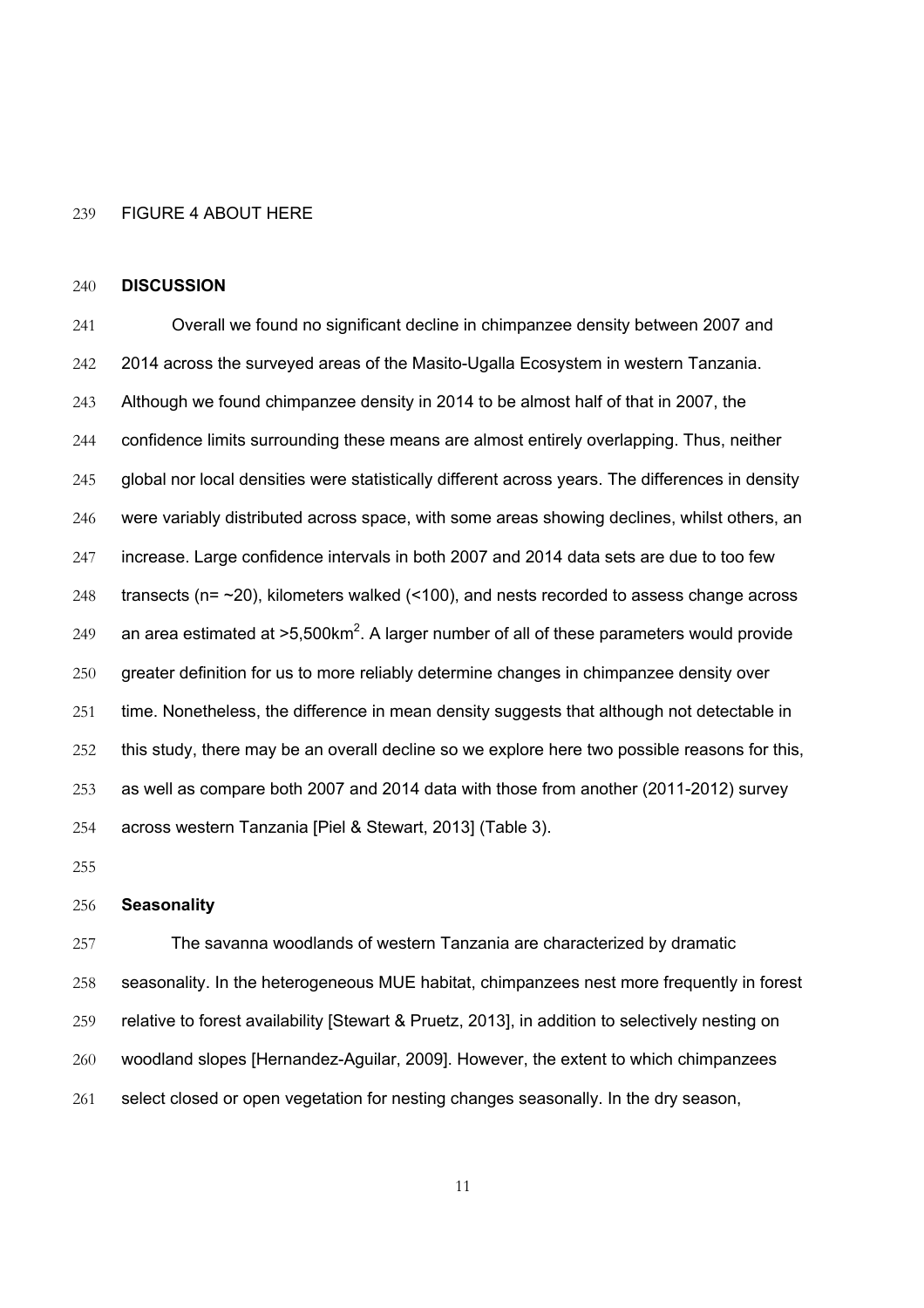chimpanzees avoid nesting in woodland and preferentially select forest vegetation, likely due to the seasonal loss of foliage in woodland vegetation [Stewart, 2011; Stewart & Pruetz, 2013].

 Whilst the 2014 survey was conducted in January, in the latter part of the wet season, the earlier 2007 survey was conducted in October-November, at the very beginning of the wet season. We would thus expect for most chimpanzee nests to be found in the gallery forests then, as woodland trees lose leaves in the dry season, versus in 2014 when many would be in the woodlands. Given that >92% of the survey effort was conducted in woodland, we expect this difference in seasonality to influence the number of nests observed on our line transects. The overall relative proportion of chimpanzee density in closed versus open vegetation was greater in 2007 than 2014, a difference which approached significance, suggesting that chimpanzees' seasonal use of vegetation for nesting may have influenced differences in global density across years. In examining differences between the surveyed areas however, we see that although closed vegetation density decreased at Kalulumpeta Hills and Kigoma River, open vegetation use also decreased. Additionally, those areas that showed a slight increase, or similar density overall, exhibited a density increase in closed vegetation (e.g. Kamukulu Hills and Mkanga River; Figure 3). These findings suggest that geographic-specific changes in density are not related to seasonal use of vegetation.

# **Habitat loss**

 If seasonal differences do not explain variation in chimpanzee density across time, recent habitat loss may. We found a strong correlation between the amount of deforestation since 2007 and a decline in chimpanzee density. This relationship is part of a widespread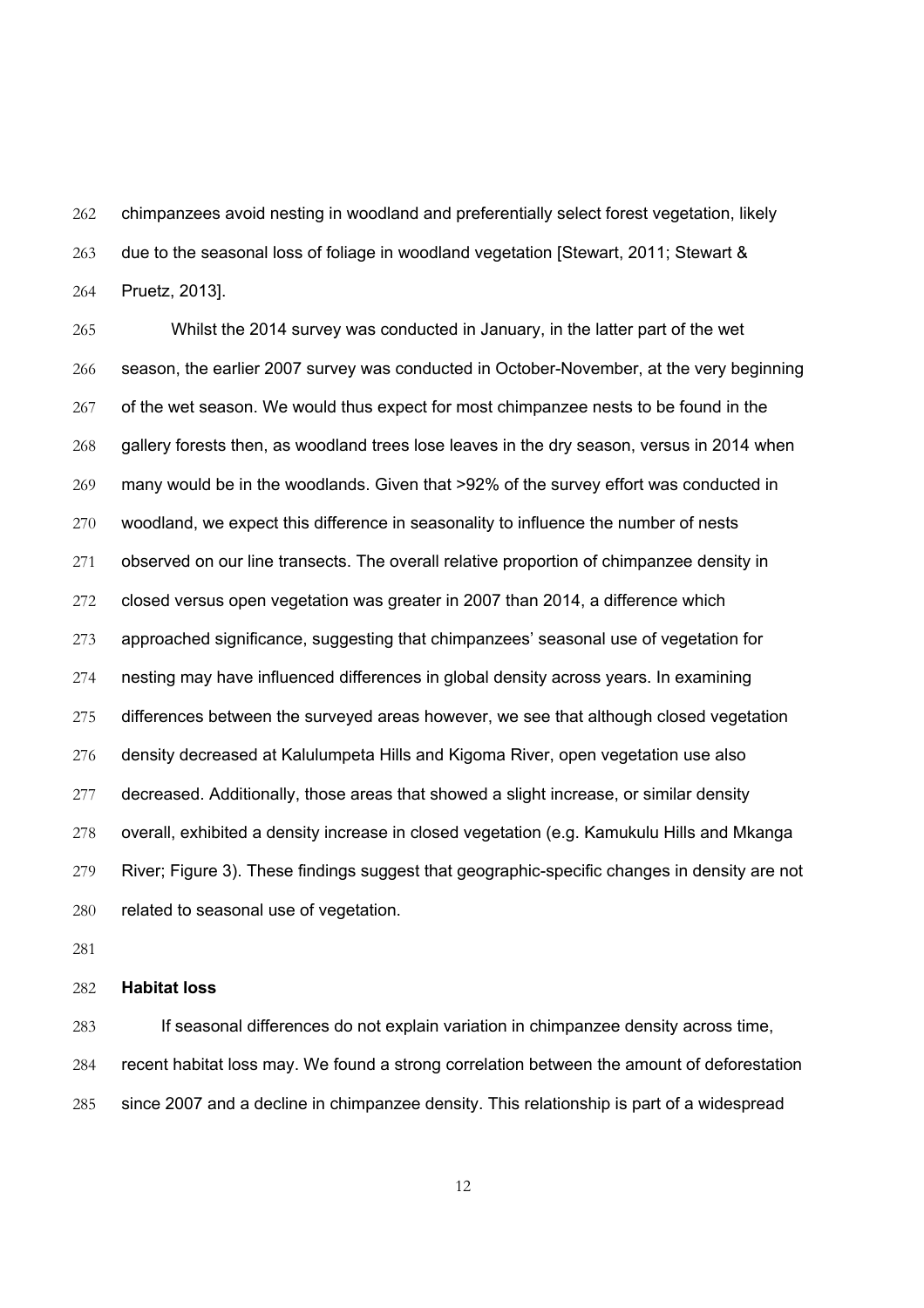pattern seen across great ape distribution [see Junker et al., 2012], and Tanzania is no exception. Human settlement and agriculture expansion along with other threats such as illegal timber harvesting and fires continues to threaten Tanzania's chimpanzee habitat [Mwampamba, 2007; Fisher et al., 2011] and specifically evergreen forests [Pintea, 2007; Pfeifer et al., 2012]. In an arid landscape like western Tanzania, gallery forests and woodland slopes are important refugees for chimpanzees, providing key food and nesting sources at various times of year [Hernandez-Aguilar et al., 2013; unpublished data], and a reduction in forest abundance clearly threatens chimpanzee viability across Tanzania [Plumptre et al., 2010; Lasch et al., 2011; Piel & Stewart, 2013; Stewart & Piel, 2013]. Our results quantify this relationship, and show that for each 1000ha of forest loss, the 296 MUE landscape loses a corresponding density of 0.1 individuals/ $km^2$  of wild chimpanzees 297 (Figure 4). If the current rate of forest loss each year continues at its current rate of  $\sim$ 1.4% [JGI, 2014] forest lost/year and is not mitigated soon, we can expect all of Tanzania's remaining extra-park chimpanzees in MUE to be habitat-less in approximately 70 years. To more robustly test this prediction, more data on the rate of habitat loss and chimpanzee

# **COMPARISON TO PREVIOUS REPORTS**

 Given the large error margins that we have calculated for 2007 chimpanzee density estimates, it is impossible to say with confidence whether chimpanzees have declined over the last seven years. However, a recent survey across the MUE in 2012 that combined genetic censusing techniques with traditional transect methods produced results with far lower error margins [Piel & Stewart, 2013] and so is worthy of inclusion here. Across 160 kilometers of line transects, Piel and Stewart [2013] recorded 169 nests and collected 131

density are required across not only for the MUE but also adjacent ecosystems.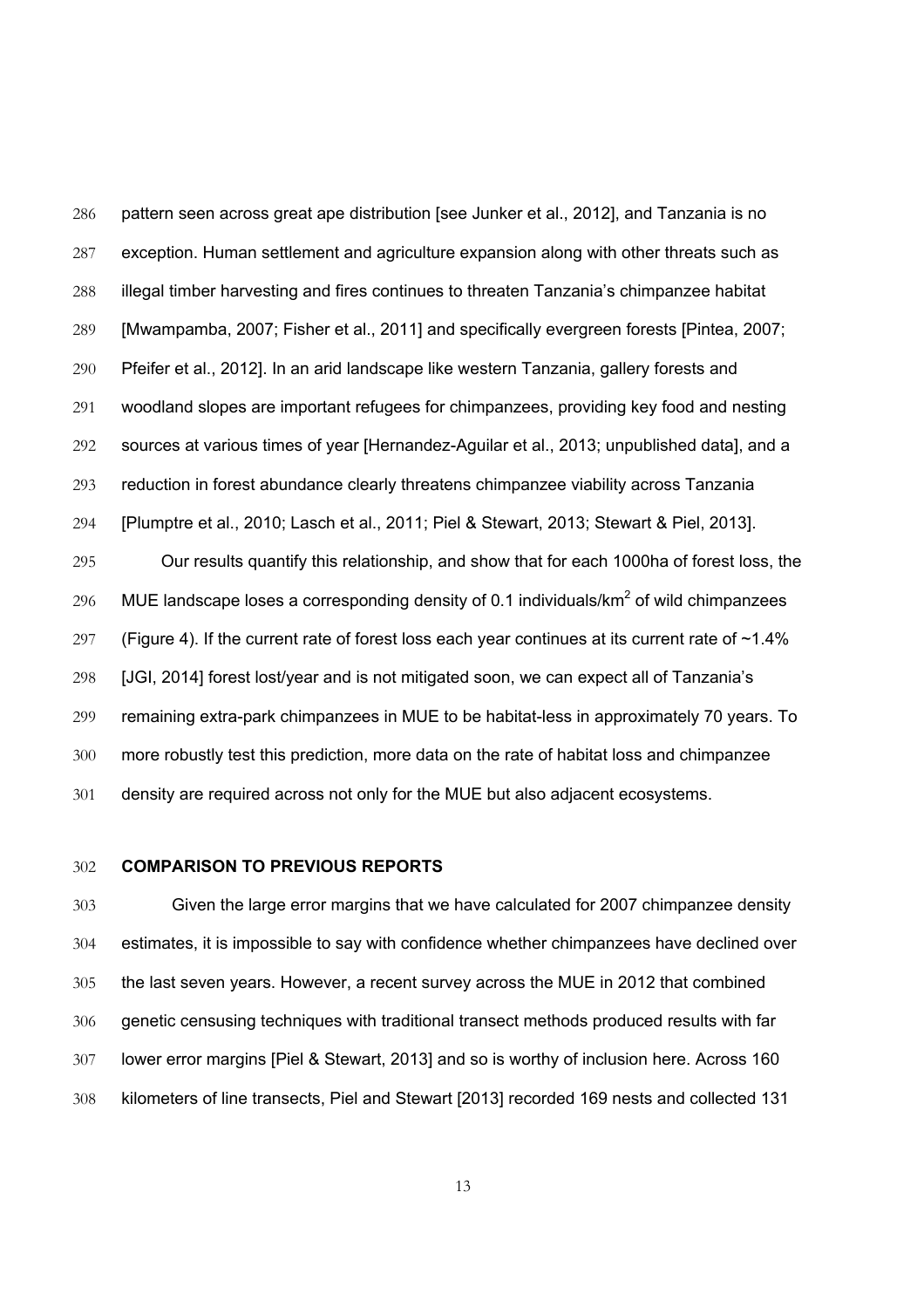chimpanzee fecal samples. By using capture-recapture analyses using CAPWIRE [Miller et al., 2005; Pennell et al., 2013], they described a density across the MUE of 0.10 311 individuals/ $km^2$  (Lower CL: 0.09; Upper CL 0.13). This estimate is similar to that of the 2007 data reported here, and yet was conducted only two years earlier than the lower 2014 estimate.

 These 2007 and 2012 estimates are also consistent with historical reports of chimpanzee density in the region. Except for one of the earliest studies in the mid 1950s in one high density chimpanzee area of Kasakati in Masito, which estimated densities at 0.46- 0.71 [Suzuki, 1969], all previous (transect) survey work across Tanzania has reported 318 values repeatedly and consistently between  $\sim$  0.01 - 0.14 individuals/km<sup>2</sup> [reviewed in Moyer et al., 2006; see also Table 3].

TABLE 3 ABOUT HERE

#### **RECOMMENDATIONS FOR FUTURE SURVEYS AND CONSERVATION ACTIONS**

 In assessing change over time of chimpanzee presence, historical data can be useful. However, given the differences we identified above in survey design and effort, neither the 2007 or 2014 data are reliably informative for investigating chimpanzee density across MUE. For that, we recommend more extensive spatial and temporal coverage, e.g. more and longer transects that reduce error margins [Kühl et al., 2008; see detailed recommendations in: Buckland et al., 2010; Thomas et al., 2010]. Future surveys should also include a greater proportion of gallery forest than the current ones. In a heterogeneous landscape like MUE, Moyer et al. [2006] discuss zig-zagging forests, for example. We further recommend that (1) new transects be added, (2) at random locations,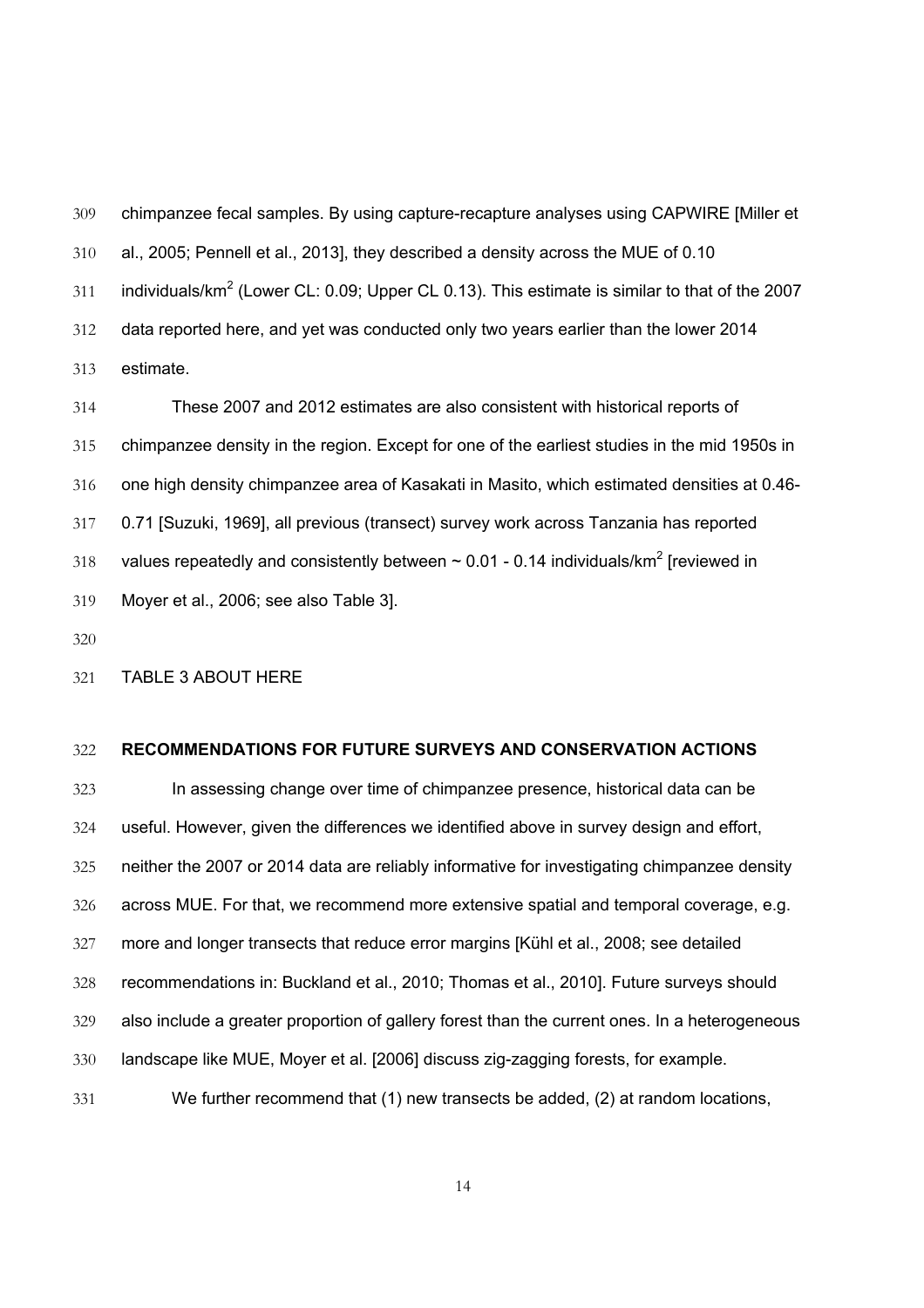rather than areas of known chimpanzee presence, across MUE, (3) using parallel or random transect lines designed using DISTANCE to determine the most appropriate sampling method for this heterogeneous habitat, rather than transects radiating from central locations which results in over-sampling, and finally (4) transects be walked semi-annually at the same time each survey year to control for seasonal differences in chimpanzee nesting behaviour.

 One advantage of the above-described transects is that they (temporally) frame the 2012 UPP/JGI surveys recently described [Piel & Stewart, 2013], and thus provide an opportunity for longitudinal changes over time. Thus, whilst results from 2007/2014 are not directly comparable to those from 2012 because of methodological differences, these data from various areas together could be used to assess temporal patterns of chimpanzee presence/activity across various snapshots of MUE. Finally, we need to bear in mind that in all of the studies (2007, 2012, & 2014), the surveyed areas were specifically targeted because of known chimpanzee presence, and represent only a fraction of the larger ecosystem, so any extrapolations to overall population sizes and broader temporal patterns across the ecosystem need to be interpreted with caution.

 There are already various strategies employed to address the threats to MUE [JGI, 2009; Lasch et al., 2011]. For example, JGI has recently facilitated village land use plans developed by the local communities and worked together with District governments, (Tanzania National Parks (TANAPA), local communities and other non-government organisations to establish Local Area Forest Reserves that cover all the general land in the MUE. Additionally, it is now well established that researcher presence deters illegal human activity [Pusey et al., 2007; Campbell et al., 2011; Laurance, 2013; Piel et al., 2015] and so even long-term research projects may help mitigate these threats. Therefore there is a need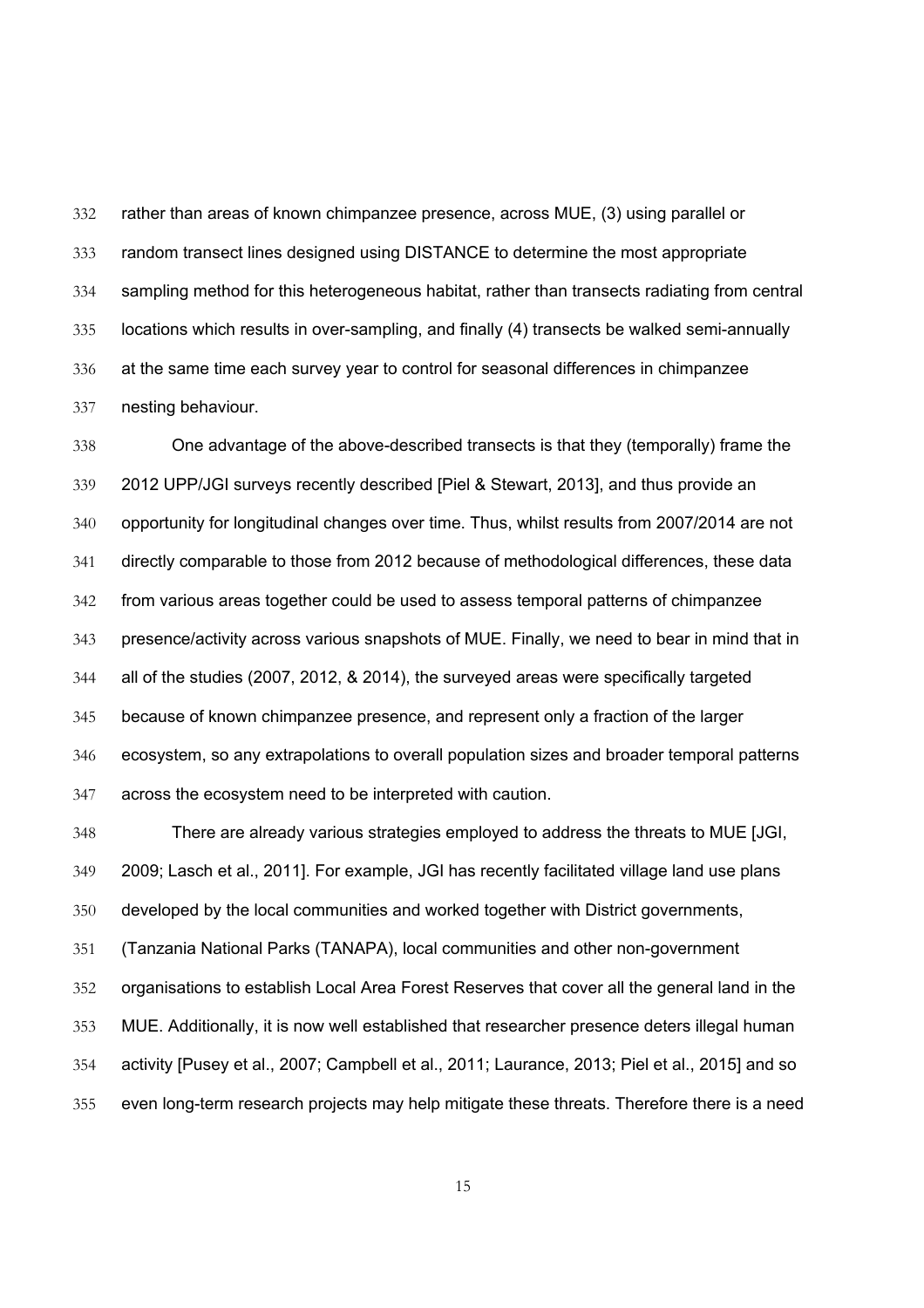to use the results and recommendations from this study to design a comprehensive survey approach that would allow continuously evaluation of the success of ongoing conservation efforts in the region.

# **ACKNOWLEDGMENETS**

 We are grateful to TAWIRI, COSTECH, and the Mpanda and Kigoma Districts for permission to conduct research in western Tanzania. The Jane Goodall Institute (Tanzania) provided critical logistical support and facilitation, especially in villages in Masito. Many thanks to Mashaka Alimas, Busoti Juma, Parag Kadam, Shedrack Lucas, Jovin Lwehabura, Tanu Msekenyi, Msigwa Rashid, and Amos Thomas for field assistance. Funding for this work was provided by the Jane Goodall Institute, Tanzania and long-term research for the Ugalla Primate Project comes from the UCSD/Salk Institute Center for Academic Research and Training in Anthropogeny (CARTA). Many thanks to Alice Macharia for comments on a previous version of this manusript.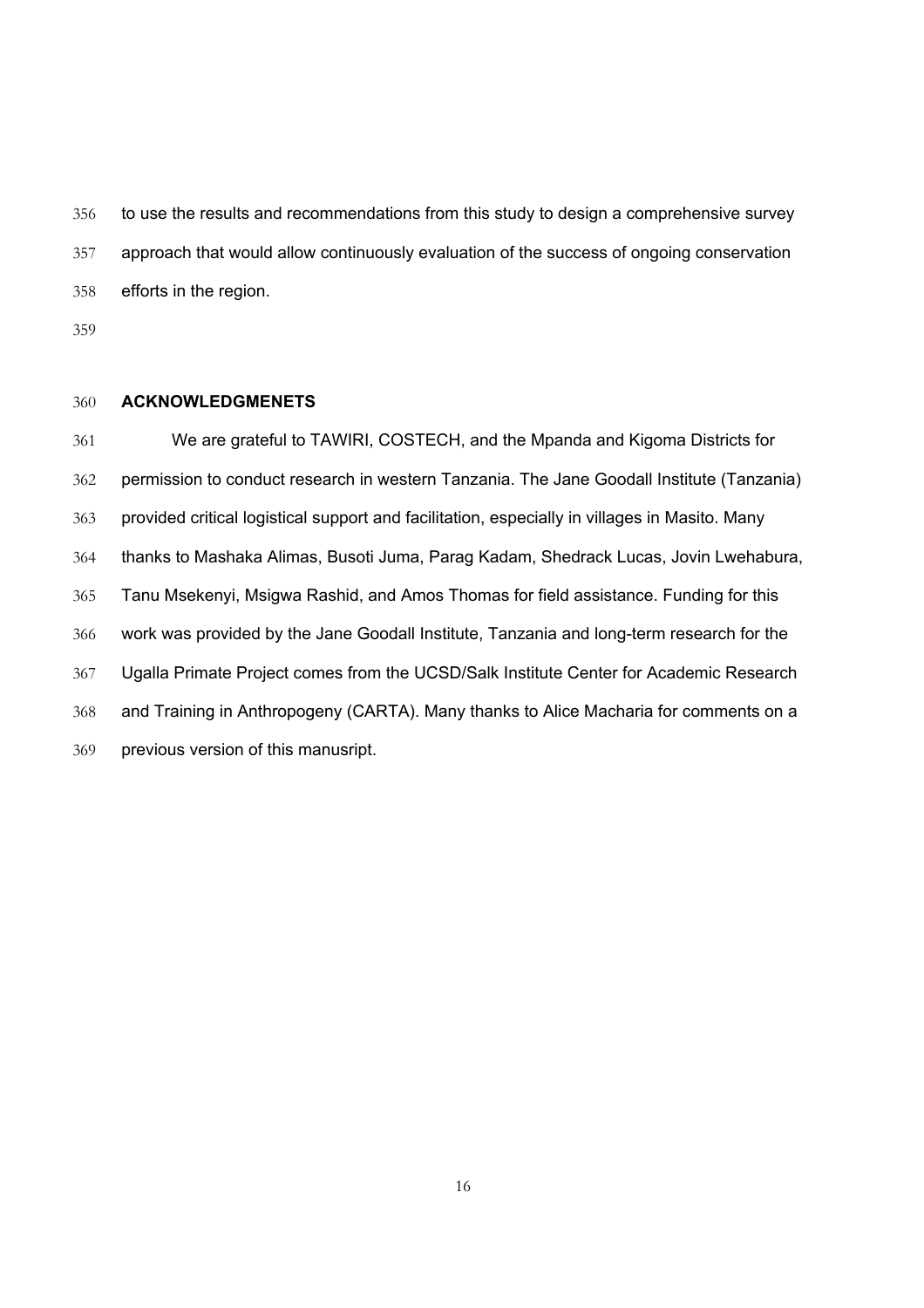# **REFERENCES**

- Banda T, Schwartz MW, Caro T. 2006. Woody vegetation structure and composition along a protection gradient in a miombo ecosystem of western Tanzania. Forest Ecology and Management 230:179–185.
- Buckland ST, Anderson DR, Burnham KP, et al. 2001. Introduction to Distance Sampling. Oxford: Oxford University Press.
- Buckland ST, Plumptre AJ, Thomas L, Rexstad E a. 2010. Design and Analysis of Line Transect Surveys for Primates. International Journal of Primatology 31:833–847.
- Campbell G, Kuehl H, Diarrassouba A, N'Goran PK, Boesch C. 2011. Long-term research sites as refugia for threatened and over-harvested species. Biology letters 7:723–6.
- Davenport TRB, Mpunga NE, Phillipps GP, et al. 2010. The Conservation Status of the Chimpanzee Pan troglodytes schweinfurthii in " Southern Tanganyika " 2005 ‐ 2009.
- Fisher B, Lewis SL, Burgess ND, et al. 2011. Implementation and opportunity costs of reducing deforestation and forest degradation in Tanzania. Nature Climate Change 1:161–164.
- Fitzherbert EB, Struebig MJ, Morel A, et al. 2008. How will oil palm expansion affect biodiversity? Trends in Ecology & Evolution 23:538–45.
- Hansen MC, Potapov PV, Moore R, et al. 2014. High-Resolution Global Maps of. Science 850:850–853.
- Hernandez-Aguilar R. 2009. Chimpanzee nest distribution and site reuse in a dry habitat: implications for early hominin ranging. Journal of Human Evolution 57:350–64.
- Hernandez-Aguilar RA, Moore J, Stanford CB. 2013. Chimpanzee nesting patterns in savanna habitat: environmental influences and preferences. American Journal of Primatology 75:979–94.
- JGI. 2007. Biological surveys in the Masito-Ugalla Ecosystem.
- JGI. 2009. Masito-Ugalla Ecosystem Conservation Action Plan.
- JGI. 2014. Masito-Ugalla Ecosystem REDD+ Pilot Project.
- Junker J, Blake S, Boesch C, et al. 2012. Recent decline in suitable environmental conditions for African great apes. Biodiversity Research:1–15.
- Kaiser M, Löwa A, Ulrich M, et al. 2010. Wild chimpanzees infected with 5 Plasmodium species. Emerging infectious diseases 16:1956–9.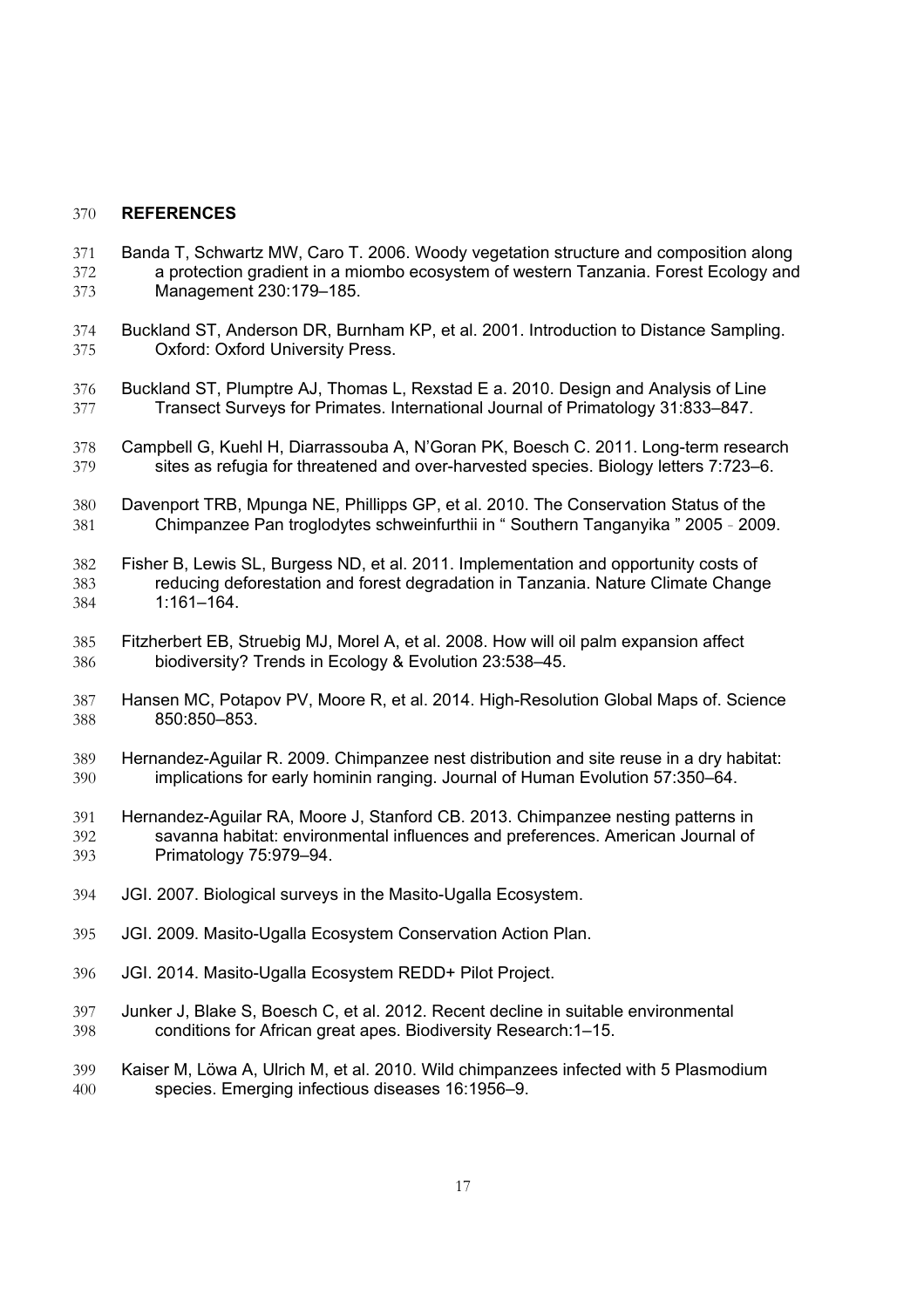- Keele BF, Jones JH, Terio K a, et al. 2009. Increased mortality and AIDS-like immunopathology in wild chimpanzees infected with SIVcpz. Nature 460:515–9.
- Köndgen S, Kühl H, N'Goran PK, et al. 2008. Pandemic human viruses cause decline of endangered great apes. Current Biology 18:260–4.
- Kühl H, Maisels F, Ancrenaz M, Williamson EA. 2008. Best practice guidelines for surveys and monitoring of great ape populations. IUCN.
- Lasch C, Pintea L, Traylor-Holzer K, Kamenya S. 2011. Tanzania Chimpanzee Conservation Action Planning Workshop Report.
- Laurance WF. 2013. Does research help to safeguard protected areas? Trends in Ecology & Evolution 28:261–6.
- Leendertz FH, Ellerbrok H, Boesch C, et al. 1993. Anthrax kills wild chimpanzees in a tropical rainforest. 290:451–452.
- Lehmann J, Korstjens AH, Dunbar RIM. 2010. Apes in a changing world the effects of global warming on the behaviour and distribution of African apes. Journal of Biogeography 37:2217–2231.
- McLennan MR, Hyeroba D, Asiimwe C, Reynolds V, Wallis J. 2012. Chimpanzees in mantraps: lethal crop protection and conservation in Uganda. Oryx 46:598–603.
- Miller CR, Joyce P, Waits L. 2005. A new method for estimating the size of small populations from genetic mark-recapture data. Molecular Ecology 14:1991–2005.
- Moyer D, Plumptre AJ, Pintea L, et al. 2006. Surveys of Chimpanzees and other Biodiversity in Western Tanzania. Report submitted to USF&W, Great Apes Fund.
- Mulder MB, Caro T, Msago OA. 2007. The role of research in evaluating conservation strategies in Tanzania: the case of the Katavi-Rukwa ecosystem. Conservation Biology 21:647–58.
- Mwampamba TH. 2007. Has the woodfuel crisis returned? Urban charcoal consumption in Tanzania and its implications to present and future forest availability. Energy Policy 35:4221–4234.
- Newmark WD, Manyanza DN, Gamassa DM, Sariko HI. 1994. The Conflict between Wildlife and Local People Living Adjacent to Protected Areas in Tanzania : Human as a Predictor Density. Conservation Biology 8:249–255.
- Nishida T. 2011. Chimpanzees of the lakeshore: natural history and culture at Mahale. Cambridge, UK: Cambridge University Press.
- Oates JF. 2006. Is the chimpanzee , Pan troglodytes , an endangered species ? It depends on what "' endangered '" means. Primates 47:102–112.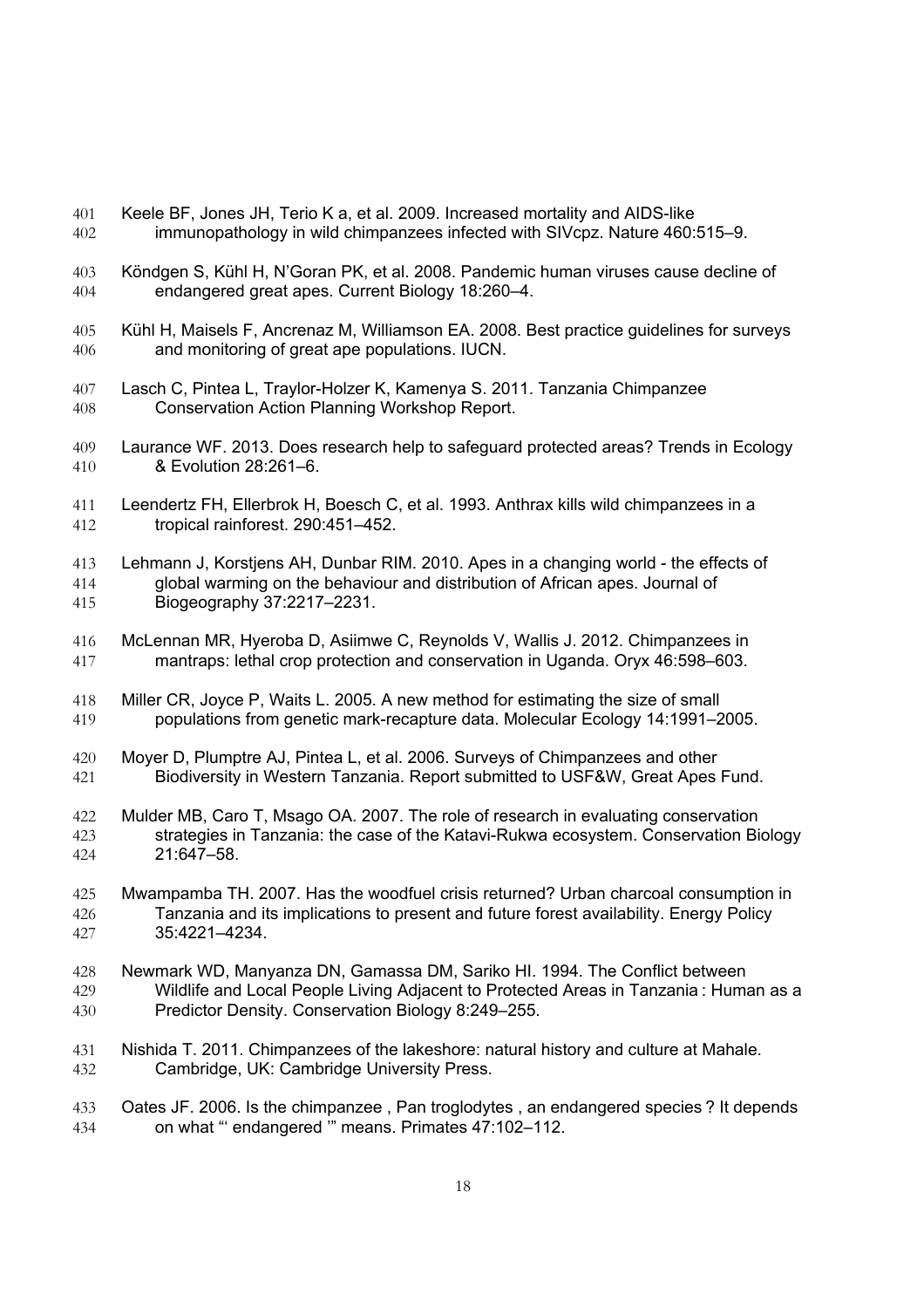- Ohashi G, Matsuzawa T. 2011. Deactivation of snares by wild chimpanzees. Primates 52:1–5.
- Pennell MW, Stansbury CR, Waits LP, Miller CP. 2013. Capwire: a R package for
- estimating population census size from non-invasive genetic sampling. Molecular Ecology Resources 13:154–157.
- Pfeifer M, Burgess ND, Swetnam RD, et al. 2012. Protected areas: mixed success in conserving East Africa's evergreen forests. PloS one 7:e39337.
- Piel AK, Lenoel A, Johnson C, Stewart FA. 2015. Deterring poaching in western Tanzania: The presence of wildlife researchers. Global Ecology and Conservation.
- Piel AK, Lenoel A, Stewart FA. 2013. Mammals and menaces on general land in the Issa Valley, Katavi Region. In: Proceedings of the 9th Annual TAWIRI Scientific Conference. Arusha.

# Piel AK, Stewart FA. 2013. Identifying Critical Habitats for Savanna Chimpanzee Conservation in Western Tanzania Using New Landscape-Scale Censusing Techniques. Report submitted to the Jane Goodall Institute, USA.

- Piel AK, Stewart FA. 2014. Census and conservation status of chimpanzees (Pan troglodytes schweinfurthii) across the Greater Mahale Ecosystem. Report submitted to the The Nature Conservancy, USA.
- Pintea L, Pusey AE, Wilson ML, et al. 2012. Long-term ecological changes affecting the chimpanzees of Gombe National Park, Tanzania. In: Long Term Changes in Africa's Rift Valley: impacts on biodiversity. New York, NY: Nova Science Publishers. p 194– 210.
- Pintea L. 2007. Applying satellite imagery and GIS for chimpanzee habitat change detection and conservation.
- Pintea LP, Bauer ME, Bolstad PV, Pusey A. 2002. Matching multiscale remote sensing data to interdisciplinary conservation needs: the case of chimpanzees in western Tanzania. In: Pecora 15/Land Satellite Information IV/ISPRS Commission I/FIEOS.
- Plumptre AJ, Reynolds V. 1996. Censusing Chimpanzees in the Budongo. International Journal of Primatology 17:85–99.
- Plumptre AJ, Rose R, Nangendo G, et al. 2010. Eastern Chimpanzee (Pan troglodytes schweinfurthii): Status Survey and Conservation Action Plan. IUCN.
- Pusey AE, Pintea L, Wilson ML, Kamenya S, Goodall J. 2007. The Contribution of Long- Term Research at Gombe National Park to Chimpanzee Conservation. Conservation Biology 21:623–634.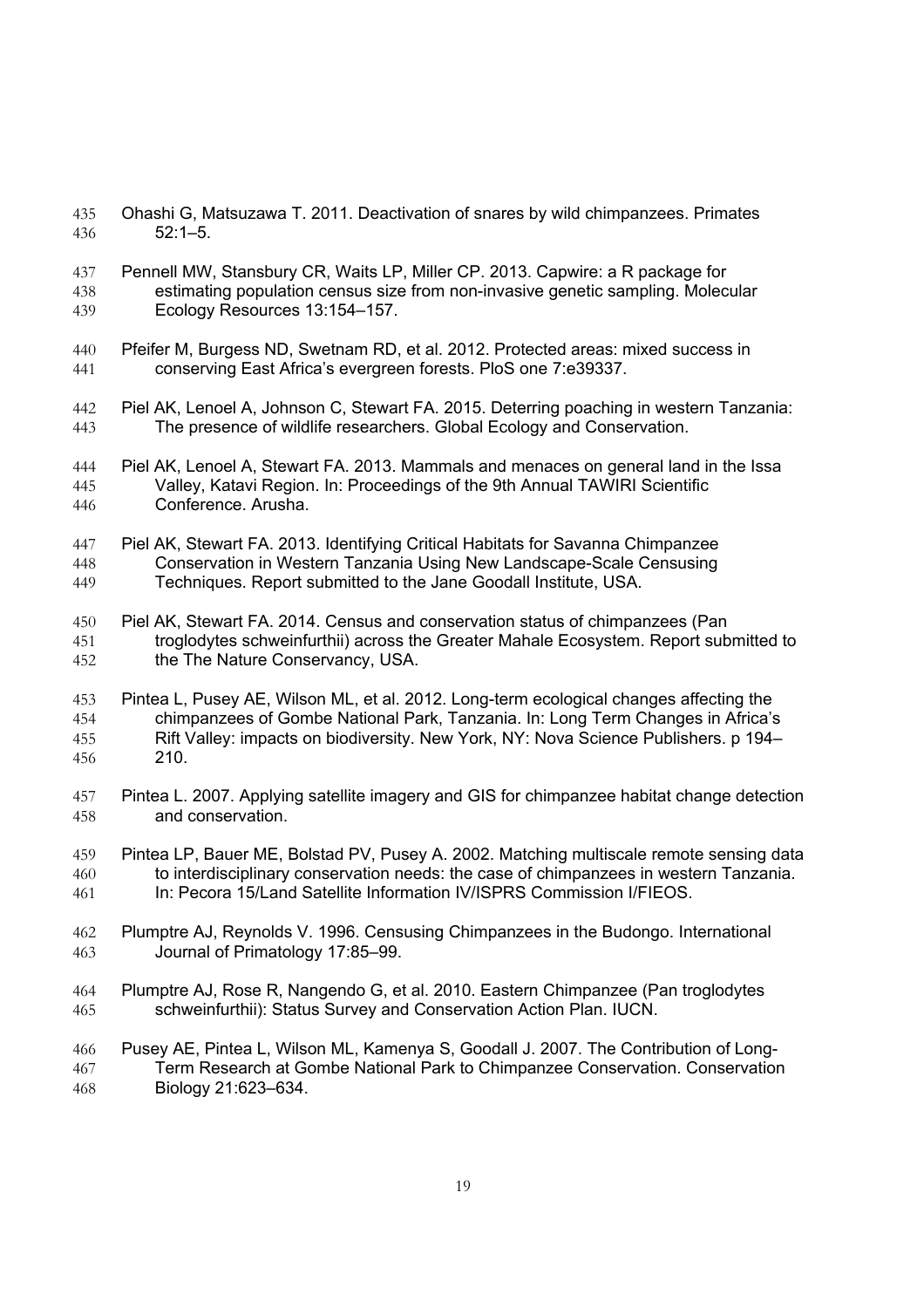- Reynolds V. 1992. Chimpanzees in the Budongo Forest, 1962-1992. Journal of Zoology 228:695–699.
- Rudicell RS, Jones JH, Wroblewski EE, et al. 2010. Impact of Simian Immunodeficiency Virus Infection on Chimpanzee Population Dynamics. PLoS Pathogens 6:e1001116.
- Ryan SJ, Walsh PD. 2011. Consequences of non-intervention for infectious disease in African great apes. PloS one 6:e29030.
- Stewart F, Pruetz JD. 2013. Do chimpanzee nests serve an anti-predatory function? American Journal of Primatology 75:593–604.
- 477 Stewart FA, Piel AK, McGrew WC. 2011. Living archaeology: artefacts of specific nest site fidelity in wild chimpanzees. Journal of Human Evolution 61:388–95.
- Stewart FA, Piel AK. 2013. Termite fishing by wild chimpanzees: new data from Ugalla, western Tanzania. Primates 55:35–40.
- Stewart FA. 2011. The evolution of shelter: ecology and ethology of chimpanzee nest building. :236.
- Sugiyama Y, Soumah AG. 1988. Preliminary survey of the distribution and population of chimpanzees in the Republic of Guinea. Primates 29:569–574.
- Suzuki A. 1969. An ecological study of chimpanzees in a savanna woodland. Primates 148:103–148.
- Swarna Nantha H, Tisdell C. 2008. The orangutan–oil palm conflict: economic constraints and opportunities for conservation. Biodiversity and Conservation 18:487–502.
- Thomas L, Buckland ST, Rexstad E a, et al. 2010. Distance software: design and analysis of distance sampling surveys for estimating population size. The Journal of Applied Ecology 47:5–14.
- Young H, Griffin RH, Wood CL, Nunn CL. 2013. Does habitat disturbance increase infectious disease risk for primates? Ecology letters 16:656–63.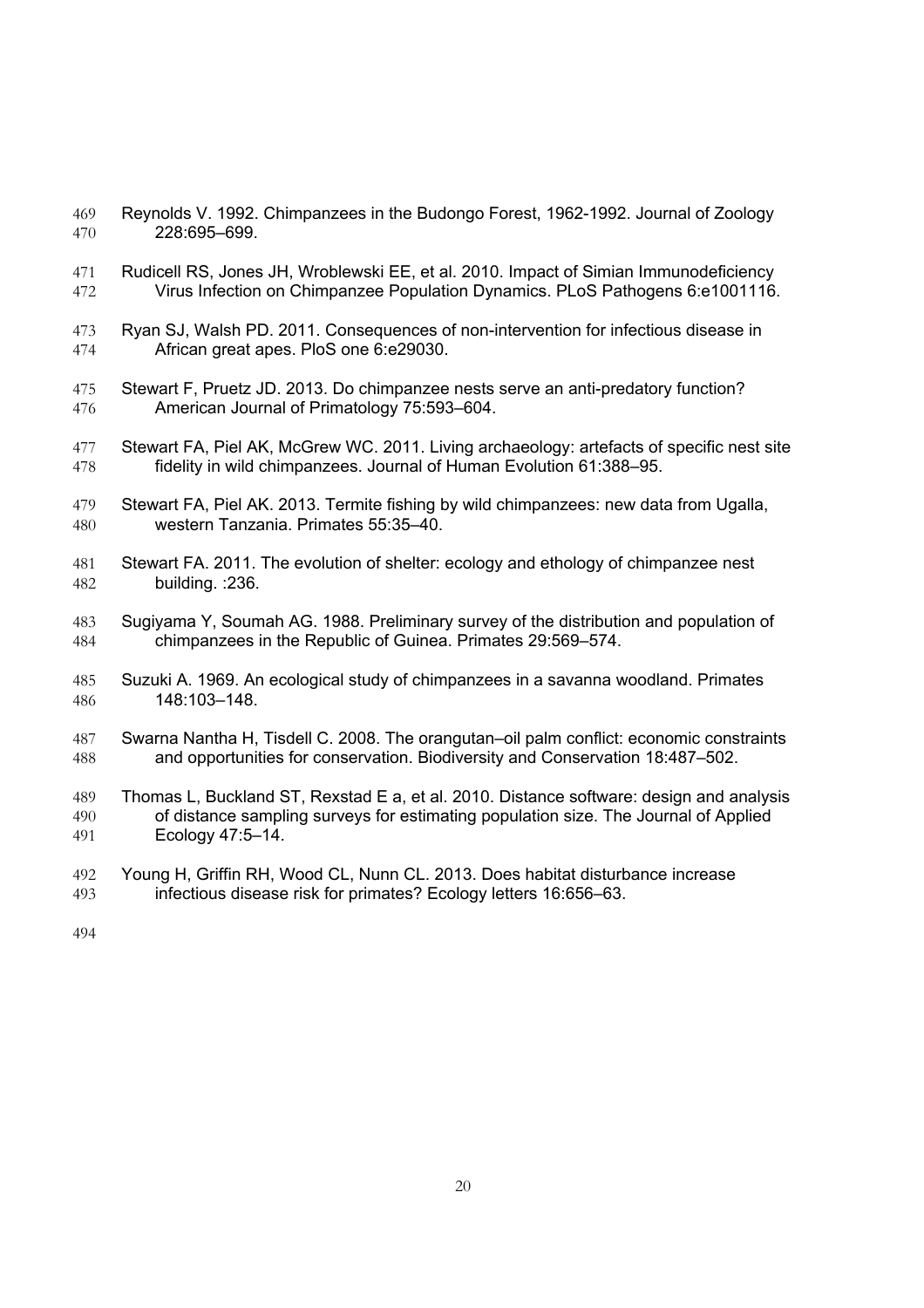### FIGURE LEGENDS

- Figure 1 Map of western Tanzania and the transect locations. Shaded green areas represent predicted chimpanzee habitat.
- Figure 2 Chimpanzee density within each area surveyed in 2007 & 2014.
- Figure 3 Chimpanzee density within each vegetation type (open and closed) and compared across years in each area surveyed in 2007 and 2014.
- Figure 4 Comparing loss in forest with difference in chimpanzee density between 2007 and 2014.
- 
- TABLE LEGENDS
- Table 1 Transect lengths and habitat proportions for each transect walked in 2007 and 2014
- Table 2 Density estimates compared across vegetation types and globally for our re-
- analysis of 2007 data reported in JGI (2007) using updated nest decay rates and re-walked transects in 2014.
- Table 3 A comparison of MUE chimpanzee population sizes from various studies: (1) our
- recalculations of 2007 (JGI) survey data, (2) the current, 2014 re-walking of the 2007
- survey, (3) an independent survey of other MUE areas in 2012, and (4) compiled estimates
- using historical data.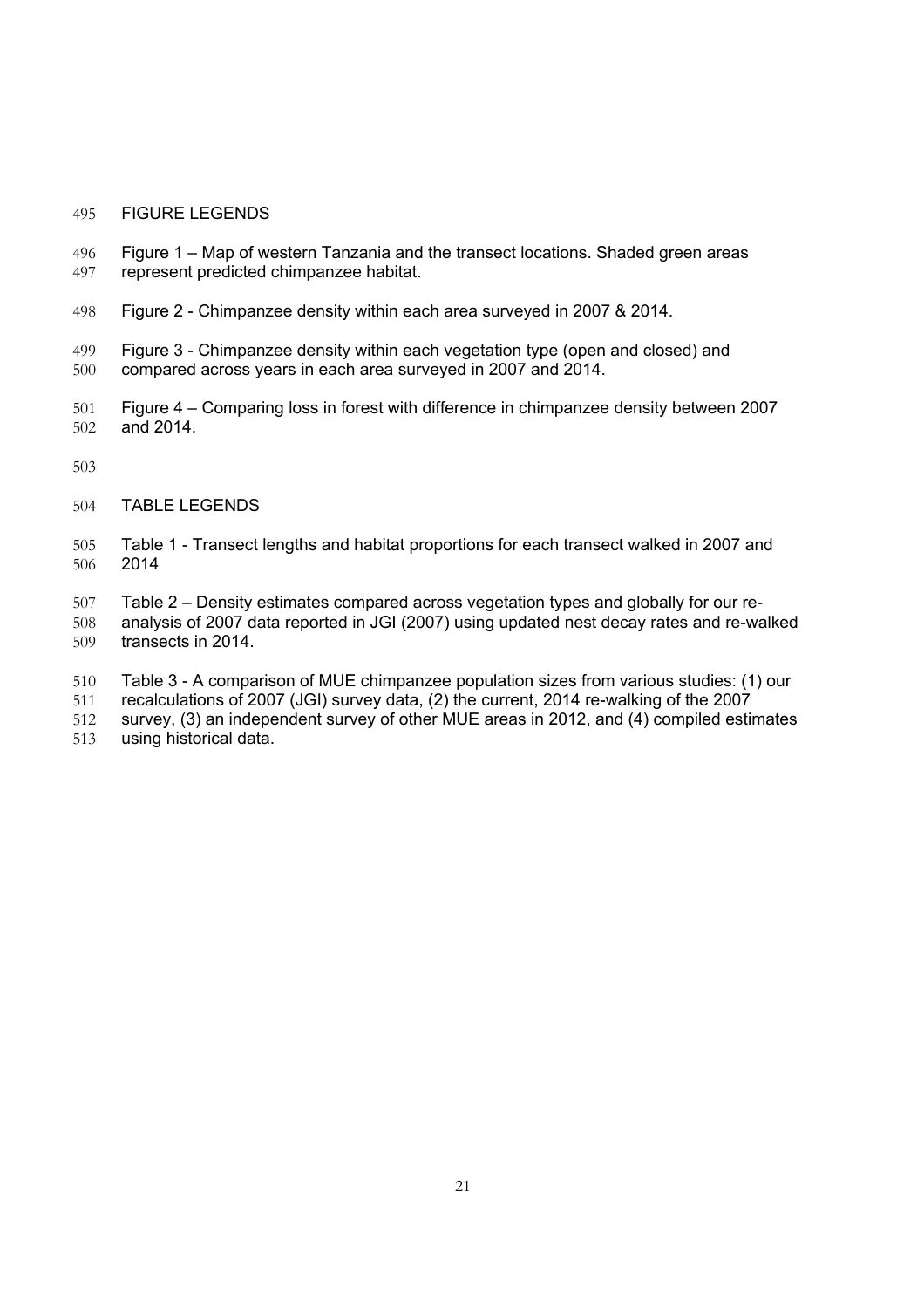| ı |
|---|

|             |             |        | Masito                                             |                            | Ugalla | <b>Region</b> |             |                | Table |
|-------------|-------------|--------|----------------------------------------------------|----------------------------|--------|---------------|-------------|----------------|-------|
| TOTAL       | Kalulempeta | Kamkul | Mkanga                                             | lssa                       | Kigoma | (abbreviated  | Survey area |                |       |
| 64.99       |             |        | 9 4 7 9 9<br>4 9 7 9 3<br>9 7 9 3 9 7<br>9 7 9 9 1 |                            |        | <b>Cpar</b>   |             |                |       |
| თ<br>ს<br>ა |             |        | 0 0 1 0 0<br>4 0 0 4 4 0<br>4 0 0 0 0<br>4 0 0 0   |                            |        | Closed        | Lengths (km | 2007 Transects |       |
| 70.30       |             |        |                                                    |                            |        | Total         |             |                |       |
| 136         | 28          | ದ      |                                                    | 2<br>2<br>2<br>2<br>2<br>2 |        | Nests         | #           |                |       |
| 98'09       |             |        | 8 4 5 6 7<br>1 9 6 7 9 8 7<br>1 9 7 6 7 7          |                            |        | Oper          |             |                |       |
| 5.21        |             |        | 0 0 1 0 0<br>4 0 0 4<br>4 0 0 0<br>4 0 0 0         |                            |        | Closed        | Lengths (km | 2014 Transects |       |
| 20.99       |             |        | 8 8 7 7 8 8<br>8 9 7 8 7 8 7<br>1 7 7 7 7          |                            |        | Total         |             |                |       |
|             |             |        |                                                    |                            |        | Neser         | #           |                |       |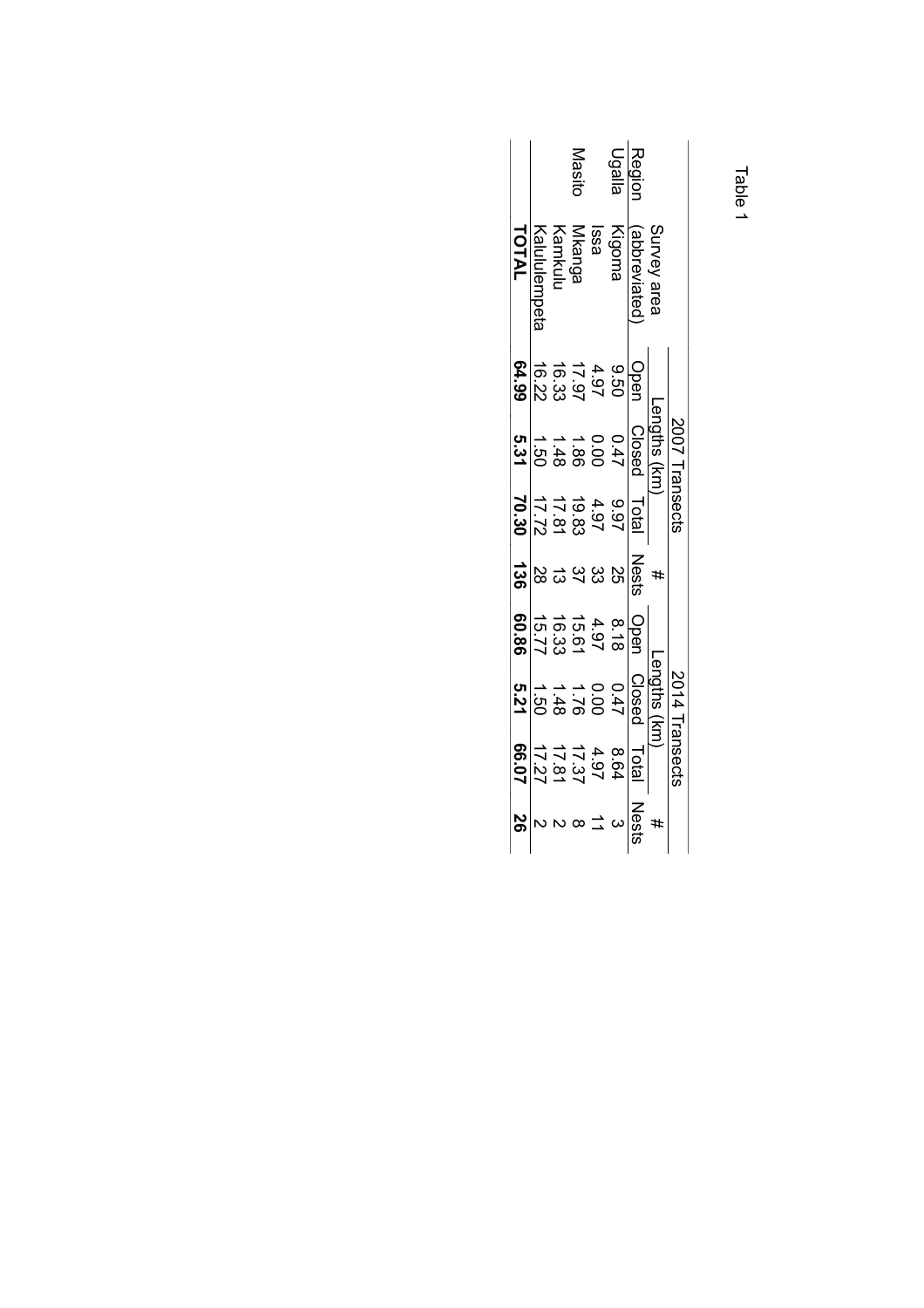| í |
|---|
| ١ |

| Fable 2                                              |                            |                      |                                     |                   |                                  |                              |
|------------------------------------------------------|----------------------------|----------------------|-------------------------------------|-------------------|----------------------------------|------------------------------|
|                                                      |                            |                      | Chinoanzee density (individuals/km- |                   |                                  |                              |
|                                                      |                            | 2007                 |                                     |                   | 2014                             |                              |
| Vegetation                                           | Mean                       | <b>PSL</b>           | DCL                                 | Mean              | <b>PCL</b>                       | pc                           |
| Open                                                 |                            |                      |                                     | <b>D.O4</b>       |                                  |                              |
| Closed                                               | $0.05$<br>$1.34$<br>$0.12$ | 0.02<br>0.47<br>0.06 | 0 3 3 3<br>1 8 3 3<br>0 3 3         | 0 0<br>0 0<br>0 0 | 0 0 0<br>0 1 0<br>0 1 0<br>0 0 0 | 0 0 0<br>2 0 0<br>2 3<br>2 3 |
| Overall (controlling for 7.9% forest<br>on transects |                            |                      |                                     |                   |                                  |                              |
| across MUE)<br>Overall (controlling tor 3% torest    | 600                        | <b>CO.O</b>          | 0.23                                | <b>0.05</b>       | <b>D.O1</b>                      | 0.30                         |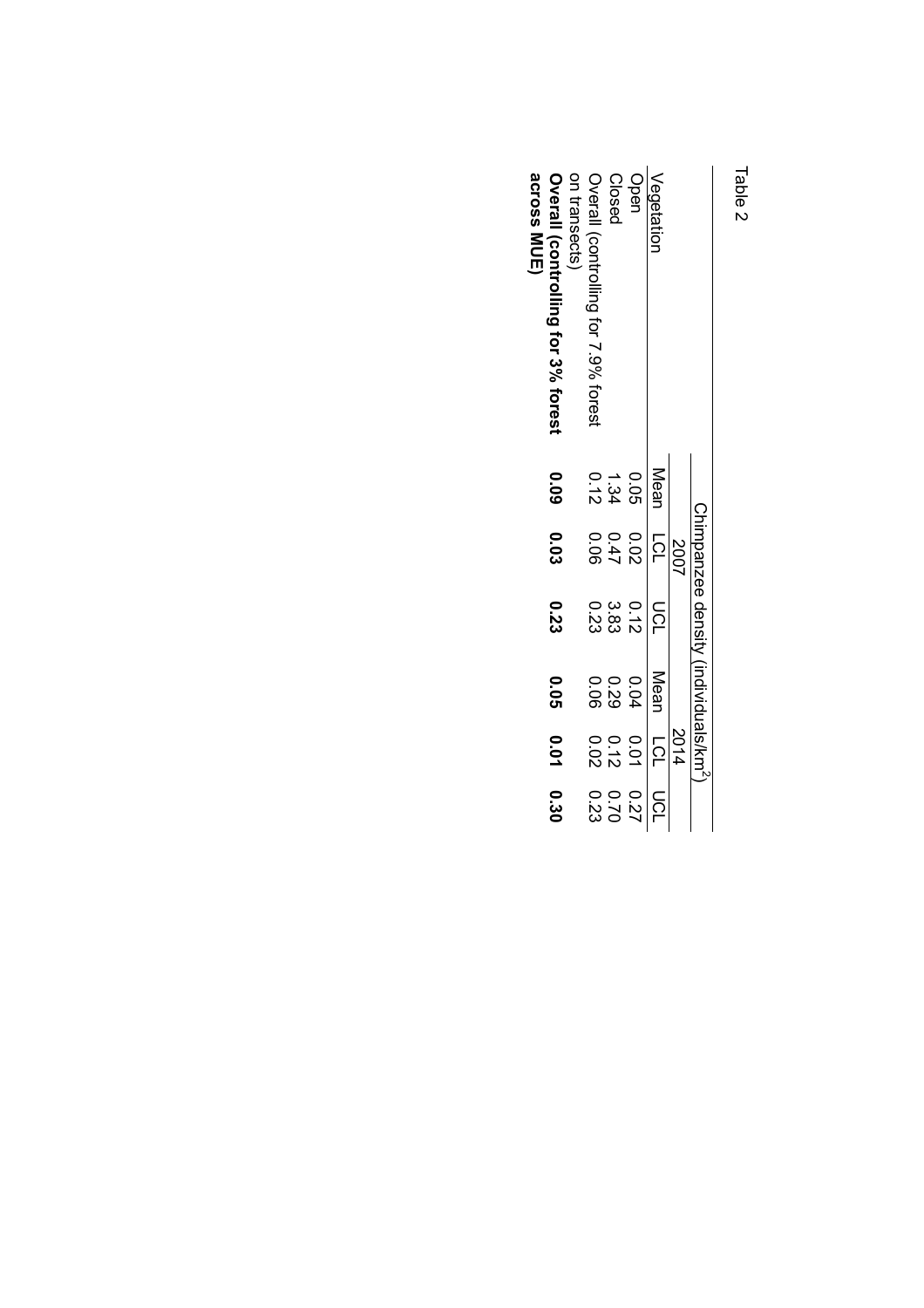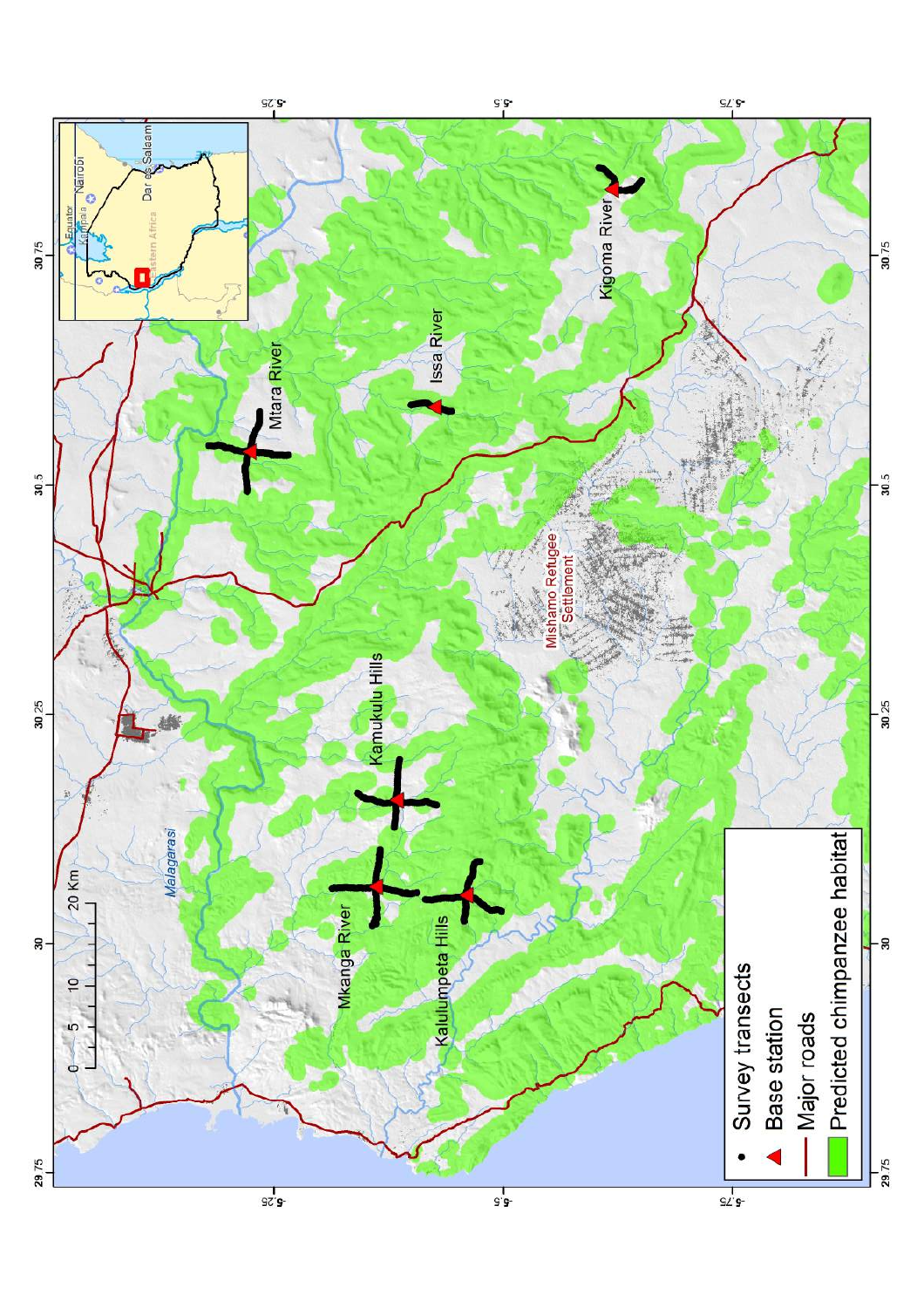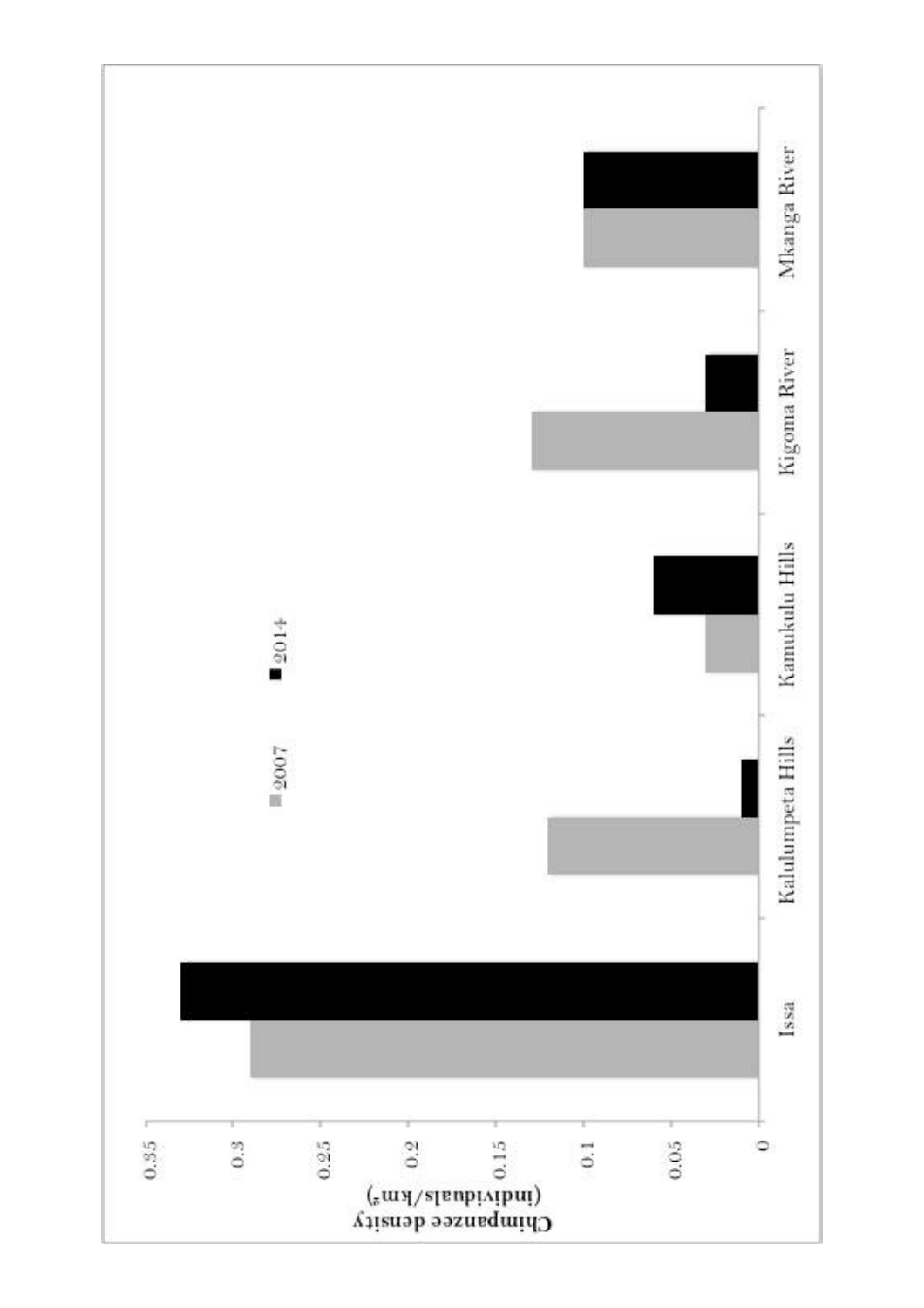